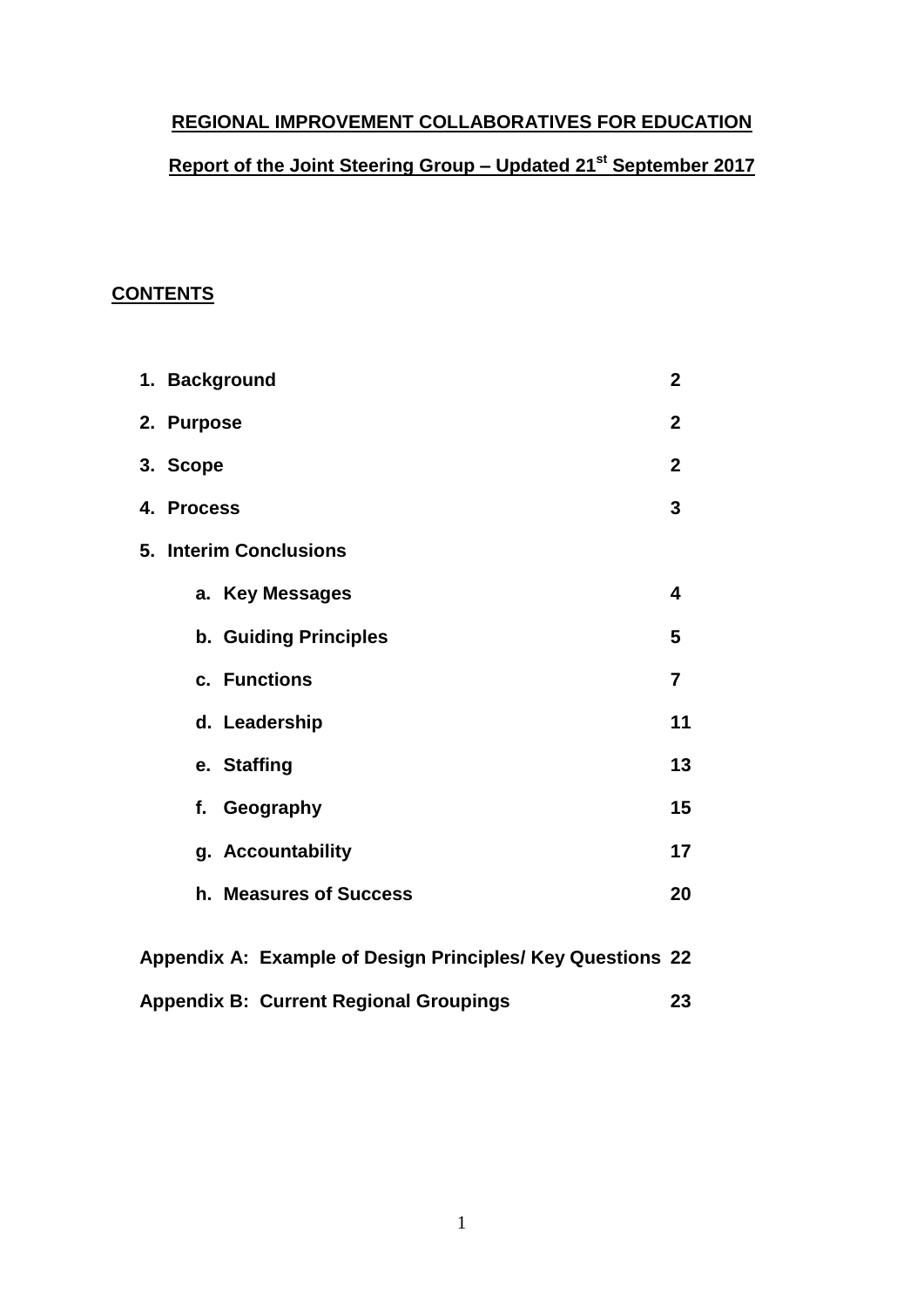# **1. Background**

Following the publication of the '*Education Governance: Next Steps'* paper in June 2017, it was agreed that a joint Steering Group be established between the Scottish Government and Local Government. The remit of this group is to work together to develop proposals, based on the policy direction outlined in the 'Next Steps' document.

The Steering Group is led by co-chairs, Fiona Robertson, (Director of Learning, Scottish Government), and Angela Leitch (SOLACE Education and Young People's Strategic Lead). Membership includes representation from the following:

- Scottish Government, Learning Directorate
- Scottish Government, Children & Families Directorate
- Education Scotland
- COSLA
- SOLACE
- ADES

## **2. Purpose**

This report summarises the first task of the Steering Group, which is to develop options for the role and responsibilities of the Regional Improvement Collaboratives. The purpose of this task is to ensure that together we can establish a clear basis for the Regional Improvement Collaboratives (ICs) so they can be developed at pace, with a clear focus on supporting schools and authorities to raise attainment and close the attainment gap. This work is driven by 'Getting It Right for Every Child' (GIRFEC), and will also make a central contribution to ongoing joint work on Public Service Reform, and in particular, the collaborative work on children and young people that is already underway.

## **3. Scope**

The remit for this work on ICs was jointly agreed and defines a set of specific areas for the Steering Group to consider. These were set out as follows (direct extract):

- Guiding principles: Clear guiding principles will be developed and agreed to frame the work of the collaboratives and help to 'operationalise' the policy intentions in the 'Next Steps' document.
- Functions: Building on the purpose of the collaboratives as set out in the 'Next Steps' paper (Section 3.1 and 4.1 in Annex A), consider the essential functions that each collaborative must discharge, and the extent to which other functions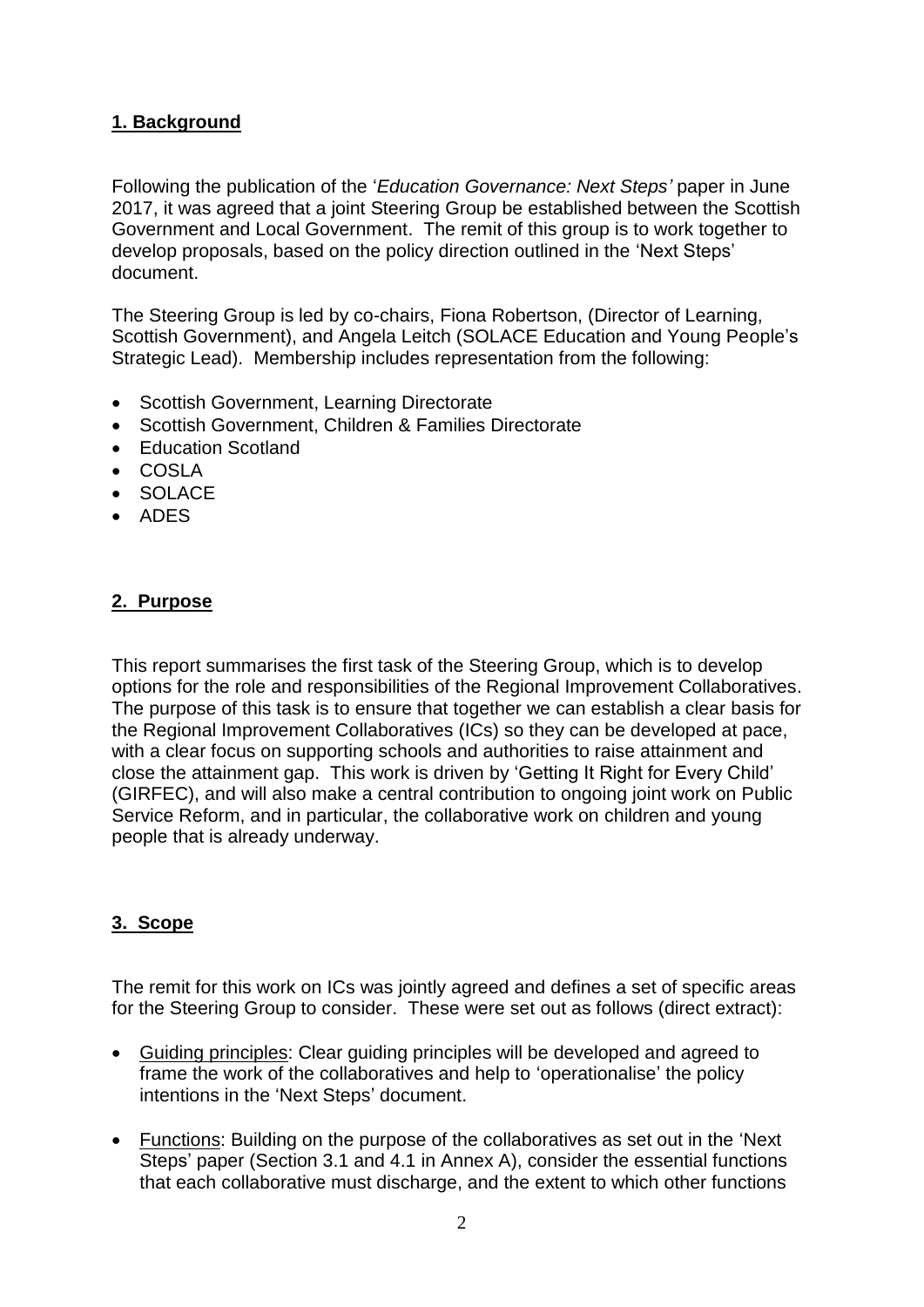should be for each collaborative to determine. This will include what needs to be consistent across the collaboratives and where there is scope for regional flexibility in terms of approaches to improvement.

- Leadership: Proposals for putting in place interim leadership arrangements that will enable the collaboratives to develop their work, and consider arrangements for filling leadership roles in the longer-term. This includes views of the group on the skills and qualities that those leading the collaboratives will need to demonstrate and build on existing collaboratives.
- Staffing: Initial guidance on the optimal staffing mix of the collaborative, drawing on existing local authority officers, Education Scotland and staff from other agencies.
- Geography: Agree the process, building on existing work, to define the regional improvement collaborative geographies, ensuring reach and deliverability in every part of Scotland and to every school.
- Accountability: Options to consider local democratic accountability alongside national accountability.
- Measures of success: Initial thinking on criteria to describe what success would look like at the various stages of the development and implementation of the collaboratives; including the initial launch, the formation and content of a collaborative action plan, at the end of year one, and so on.

#### **4. Process**

The Steering Group first met on 3<sup>rd</sup> August 2017 and agreed how to tackle each of the areas identified in the remit, drawing on the expertise and experience of all members. A number of discussion papers were commissioned from group members for wider discussion by the Group as a whole. The Steering Group also drew on the work of existing collaboratives operating on a regional basis, in order to learn lessons from their experience and build on their approach. The Group recognised the need for pace, commitment and energy to be focused on collaboration, in order to improve outcomes for children and young people.

This report will now outline the Group's interim conclusions for each of the areas outlined above, for consideration by SOLACE Officer Bearers (by Education and Young People's Strategic Lead), Sally Loudon (Chief Executive, COSLA) and Paul Johnston (DG Education, Justice and Communities, SG).

The report will then be subject to discussion and agreement between Ministers **and COSLA. An interim discussion took place between DFM and Cllr. McCabe on 15th September, which is reflected in the accountability section. A further discussion took place on 21st September to agree this version of the report.**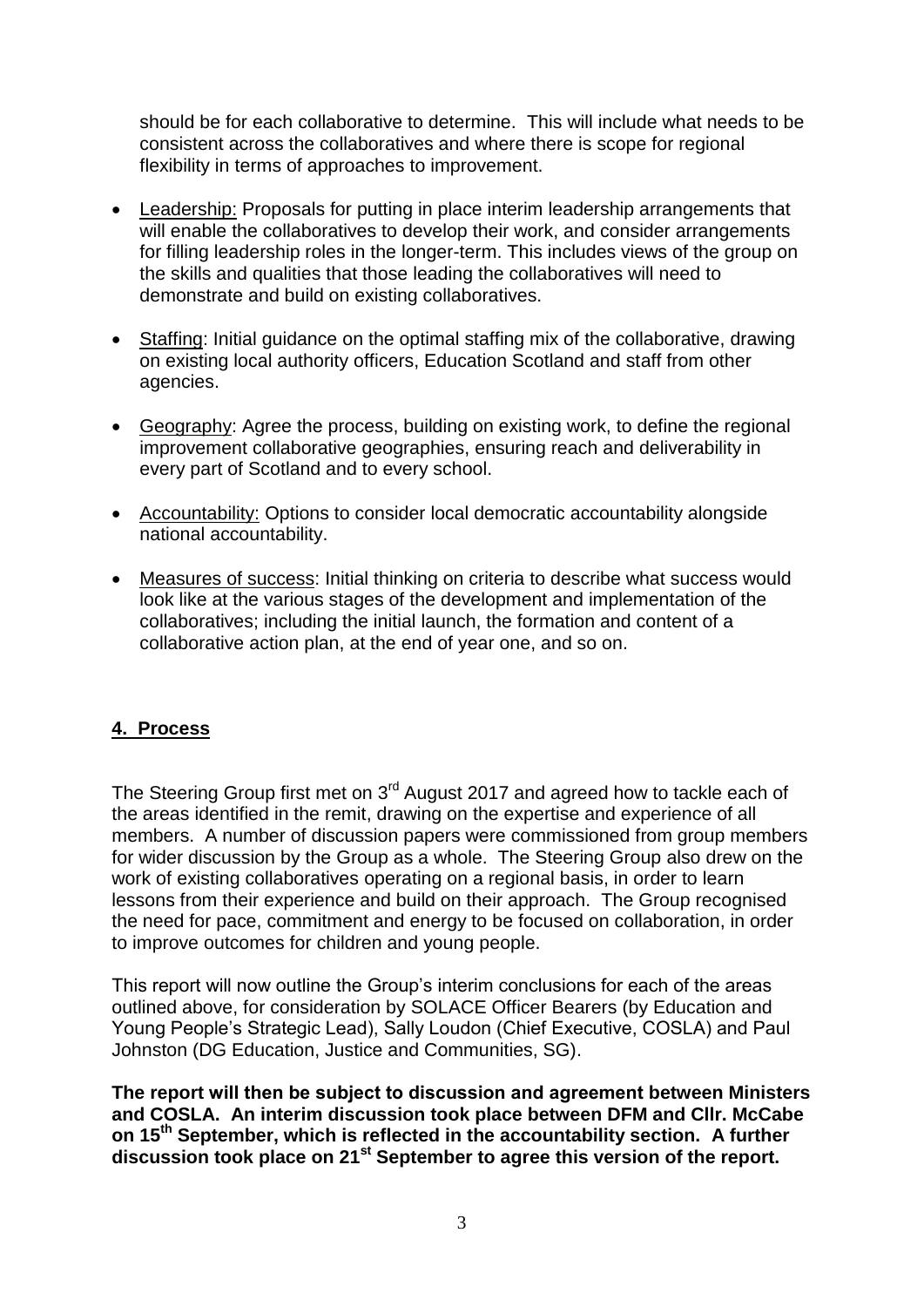# **5. (a) Interim Conclusions: Key Messages**

It should be noted from the outset that all members of the Steering Group welcomed the opportunity to work together to shape these proposals, which will essentially deliver on the policy direction set by 'Next Steps'.

#### **Early discussions revealed a strong consensus around a number of key messages,** namely:

- A shared vision to improve the education and life chances of our children and young people, through delivering excellence and equity, with a collective commitment to close the gap in attainment between our least and most disadvantaged children and to raise attainment for all.
- Clear recognition of the improvement work that is already underway across Scotland, whilst acknowledging the need to address variability in performance and quality improvement support for schools. There is a need to secure greater consistency in pace and impact, reflecting the ambition of 'Next Steps'.
- Agreement on the importance of increased collaboration and the principle of establishing ICs, as part of wider improvement work.
- Recognition that strong and collaborative leadership, at all levels, will be key to delivering on this ambition. This is not about creating a new formal body, but about developing different ways of working, bringing together capacity from across an area, and beyond, in order to add value through collective efforts.
- A commitment that the development and implementation of the ICs should be driven by the analysis of data and performance, and an absolute focus on addressing gaps, variability in outcomes and areas for improvement.
- A strong commitment to the principles of GIRFEC and a clear desire to ensure that together we create an empowered 'system' to deliver excellence and equity for all our children.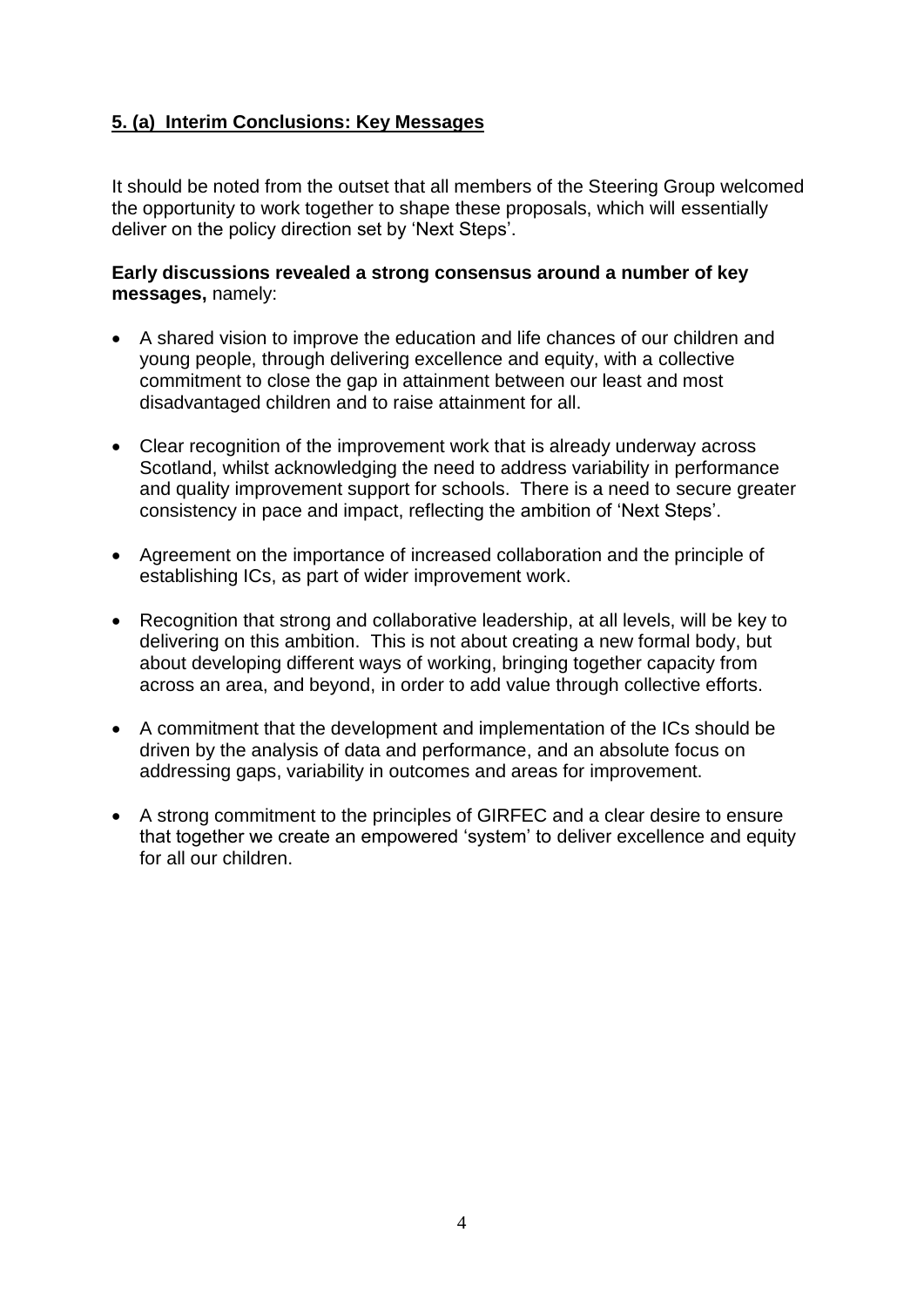# **5. (b) Interim Conclusions: Guiding Principles**

A set of 'guiding principles' will frame the work of the ICs to help 'operationalise' the policy intentions as set out in the 'Next Steps' document. The Steering Group has therefore defined a set of guiding principles which it is proposed should be core to all ICs. This does not preclude individual ICs from expanding upon this core list should they wish to reflect additional aspects of existing regional activity, or to respond collectively to particular local needs.

#### **The guiding principles proposed by the Steering Group for all ICs, are as follows:**

- **Outcome-focused** the primary purpose for ICs is to support schools in the delivery of educational improvement, developing and maintaining a coherent focus on raising attainment and closing the attainment gap, whilst ensuring that activity is aligned to the National Improvement Framework (NIF).
- **Child-centred** improvement must reflect the principles of GIRFEC and take a holistic approach to the needs of the child. ICs must consider the 'whole system' and ensure that all partners are working across authority boundaries and that they are engaging with those working closest to children, and with children themselves, at the point of need, as and when required.
- **A thematic approach** in order to ensure function comes before structure, ICs must establish clarity of purpose and common goals, drawing on the NIF and contributions of all partners. The focus should be on building collective expertise, knowledge and capacity to drive continuous improvement.
- **Robust, locally-driven and evidence-based** reform initiatives must be driven by the needs and priorities identified in each region, whilst reflecting national priorities and evidence. Where appropriate, ICs will also draw on the activity and experience of existing regional groupings and their work to date. Evaluation must be built in from the outset.
- **Agile and flexible** each IC must build the capacity of the 'system' in order to respond to specific needs, and to react to change and unexpected events. They should actively encourage innovation and seek opportunities for partnership working. Sharing best practice within and beyond their IC will be essential.
- **Empowering** it will be important for ICs to create an environment based on trust and open dialogue, working with partners to ensure that progress can be made at pace, and that any ambiguities or tensions can be surfaced and resolved through collective effort. A 'culture of collaboration' will need to develop at all levels across the 'education community', whilst ensuring collective support to the role and responsibilities of headteachers in securing change in the classroom and beyond.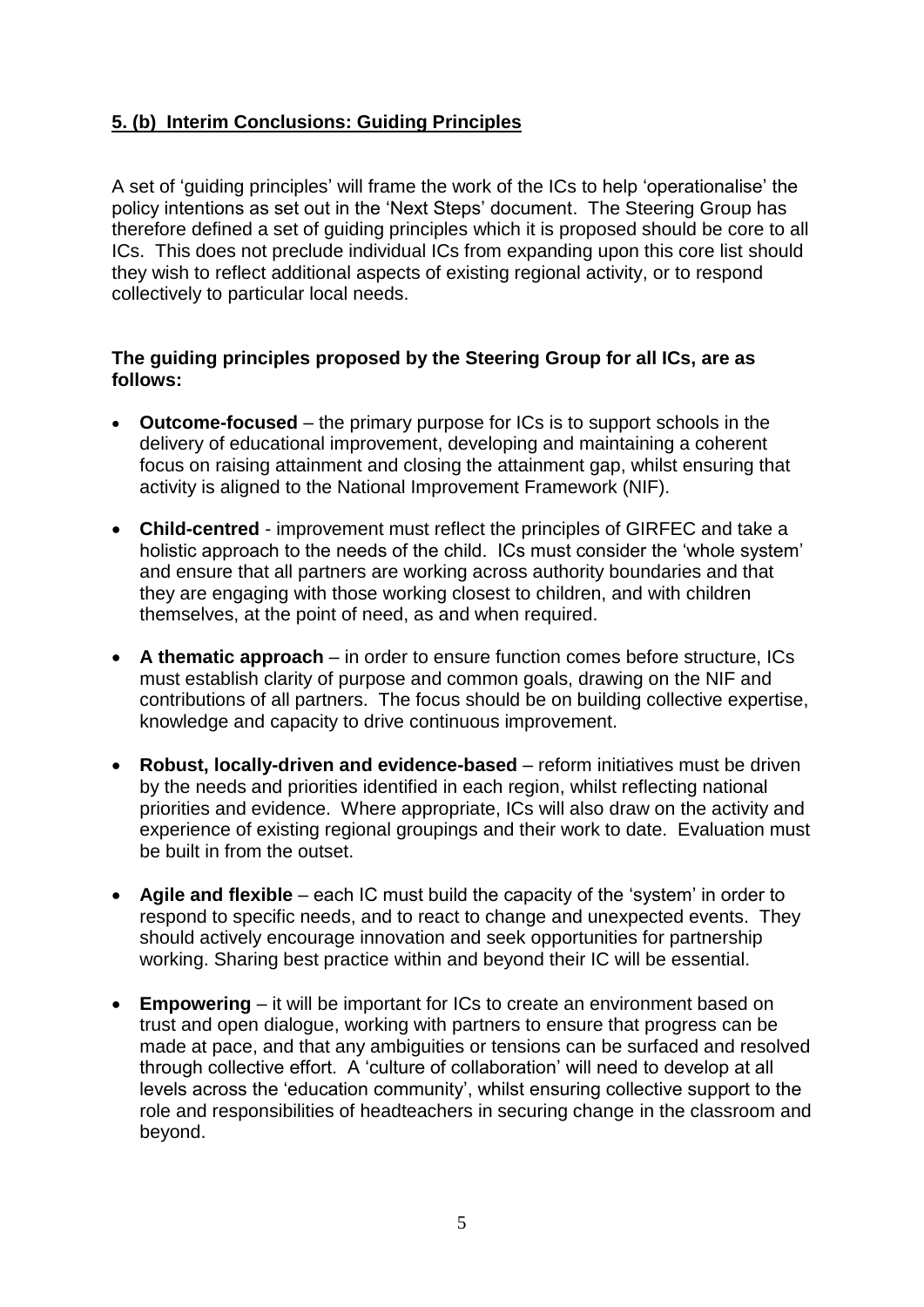Furthermore, the Steering Group discussed whether ICs may want to supplement these guiding principles with more detailed 'design principles' to further assist them in their work, particularly in areas where collaborative working is at an earlier stage. These could be expressed as key questions to be asked when considering specific priorities and improvement initiatives. An example of some initial work that was developed by an existing Collaborative is given in Appendix A for consideration.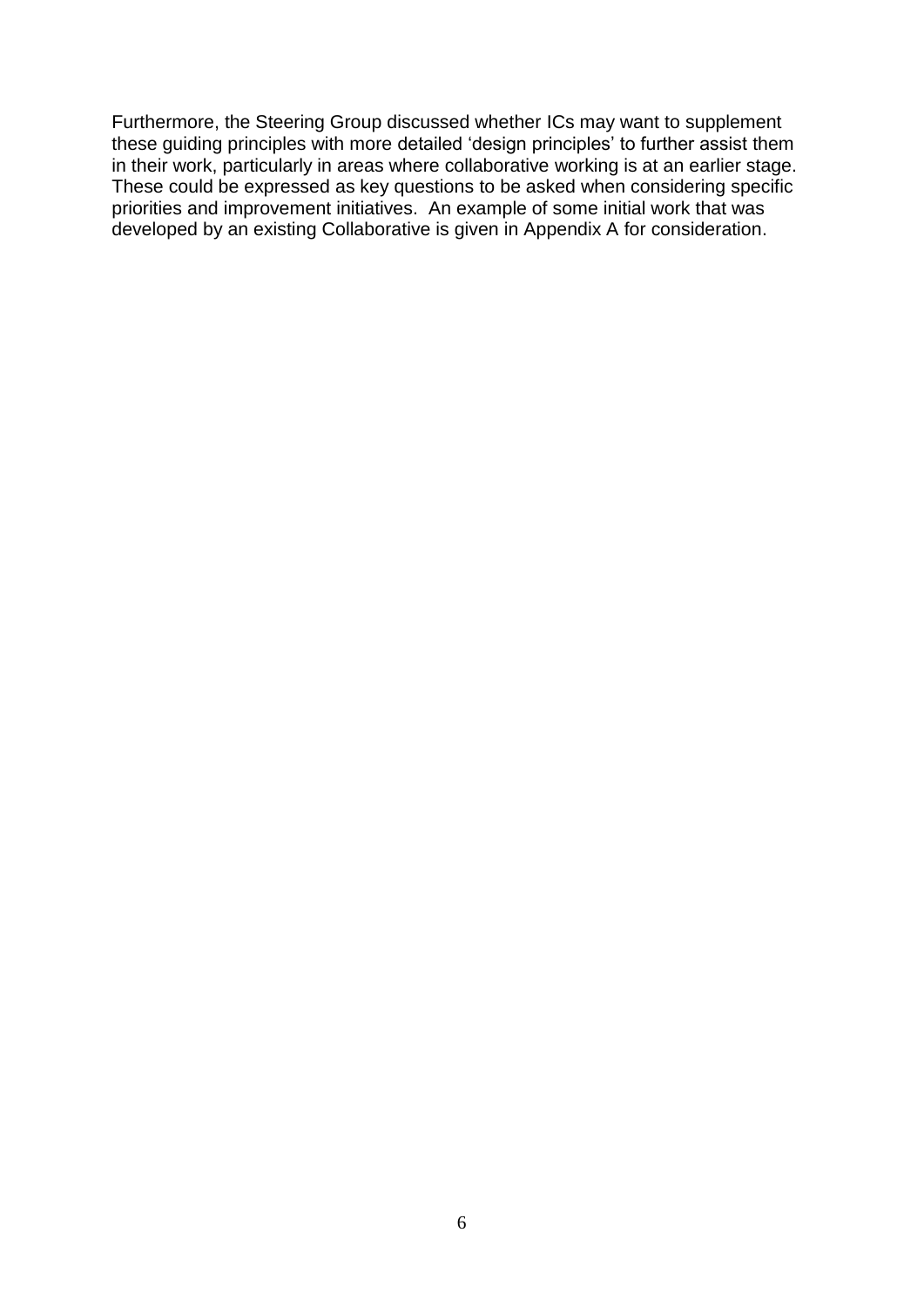# **5. (c) Interim Conclusions: Functions**

The Group was asked to consider the functions for ICs, based on the overarching purpose set out in 'Next Steps' which states that ICs will:

- Provide excellent educational improvement support for headteachers, teachers, managers and practitioners through dedicated teams of professionals. These teams will draw on Education Scotland staff, local authority staff and others.
- Provide coherent focus across all partners through delivery of an annual regional plan and associated work programme aligned with the National Improvement Framework.
- Facilitate collaborative working across the region, including sharing best practice, supporting collaborative networks and pursuing partnership approaches.

### **The Steering Group wish to endorse and emphasise the importance of the following parameters regarding the functions of ICs:**

- The functions of the ICs must support and directly contribute to nationally and locally identified priorities, and the overall policy objective of empowering our teachers, parents, partners and communities to deliver excellence and equity for all our children.
- There should be clarity at the outset regarding the essential core functions for all ICs, and those functions which individual ICs should determine, where a more tailored and flexible approach is required to suit local areas and clusters of schools. As referred to in 'Next Steps', there is no 'one size fits all' solution. The Steering Group has set out a proposal for that distinction in the next section on 'functions'.
- All ICs should be evidence-based and build on existing practice across Scottish education, at both local and national level. Activity should not be restricted to schools alone, but encompass the range of learning environments that are experienced by children and young people, including all early learning and childcare providers delivering the statutory entitlement.
- ICs should also consider educational improvement within the context of local Children's Services and the range of work led by multi-agency partners to improve outcomes for children, including Community Planning Partnerships, Social Work, Community Learning and Development and the Third Sector. Links with business and skills-related organisations will also be important in terms of supporting the development of the young workforce.
- The Group was also clear that this was about all partners working differently, as well as about securing 'additionality' through collaboration, thereby protecting against displacement or replication of activity.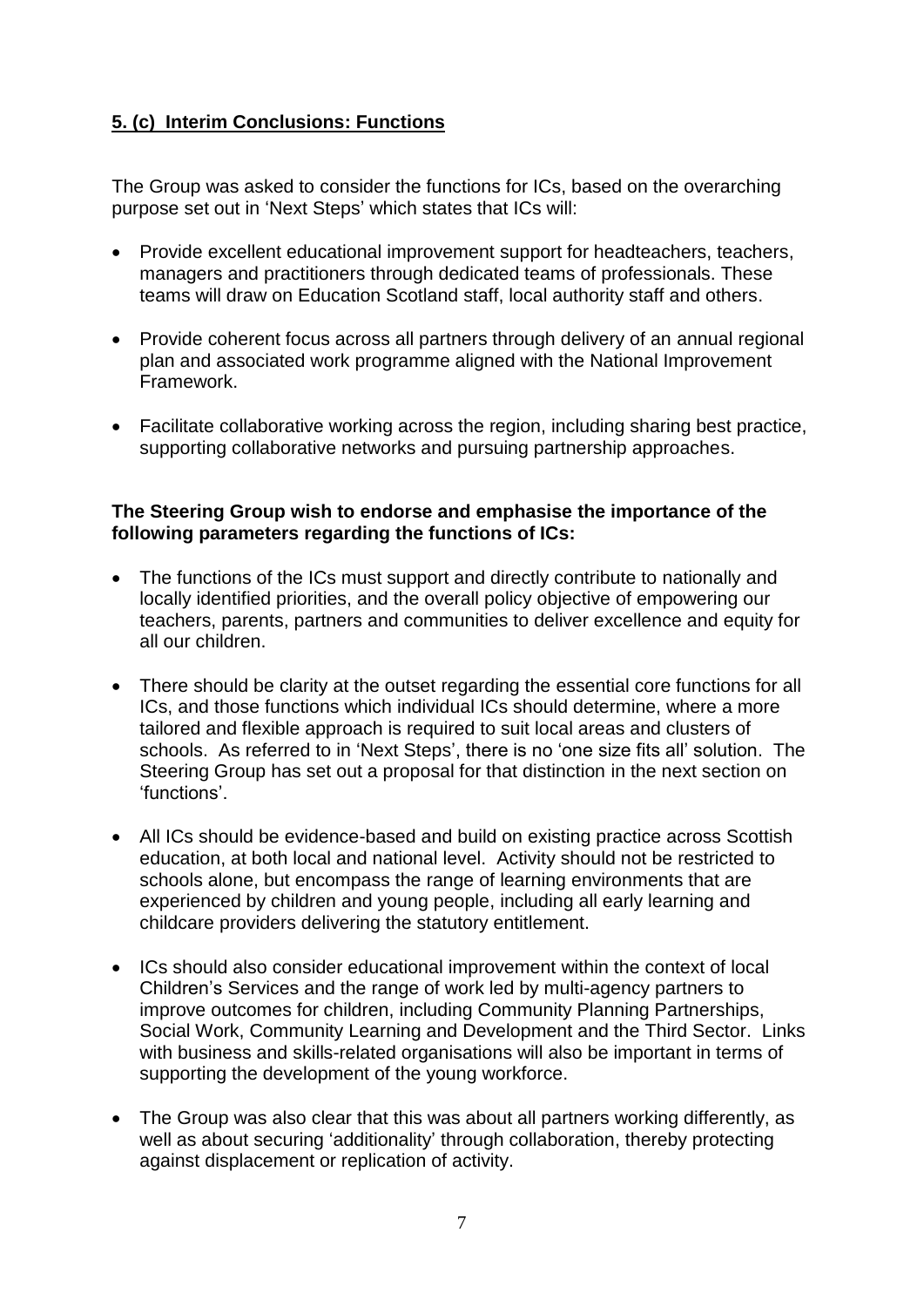• The Group emphasised the key role that Education Scotland will play in supporting the delivery of all the functions, as a core part of the work of ICs, including bespoke support to schools. This will require Education Scotland to take on a significantly enhanced role and purpose going forward, with a strengthened improvement function, as referred to in 'Next Steps'.

#### **On this basis, the Steering Group proposes that the following functions are undertaken by all ICs**:

- Identify **priorities** for improvement within the region, based on an **analysis** of all available evidence on educational performance within the region, including school attainment data, and consideration of the priorities set out in the **National Improvement Framework** (NIF).
- Formulate a **regional improvement plan**, based on the process of analysis and prioritisation mentioned above, and drawing on school improvement plans, local authority improvement plans and the national improvement plan*.* The plan should be agreed with the Chief Inspector of Education, to both ensure that it takes account of all available evidence on performance, and to support and challenge the selection of the educational strategies and interventions. 'Next Steps' refers to this plan being an annual requirement for all ICs. **The Steering Group discussed whether it would be preferable to require three year regional plans, with a clear commitment for an annual review of performance.** This would empower colleagues to tackle more systemic change and to develop more substantive and sustainable programmes of work, whilst retaining a clear commitment to pace and delivery. It would also match the three year budget planning timeframe within local authorities which could help unlock new ways of allocating resource to improvement activity. **It is proposed that this is considered alongside the current legislative requirements for annual reporting on the National Improvement Framework.**
- Enhance and improve **professional learning** for teachers, other professionals and key partners within the region, within a national framework, to ensure delivery on identified local priorities.
- Ensure that an appropriate **range of support, interventions and programmes** are in place to raise attainment and close the poverty-related attainment gap within the region. This should include proportionate and tailored support to schools and early learning and childcare providers.
- **Identify, promote and share good practice** in learning, teaching and assessment within the region, and with other regions. This should operate at all levels, and include developing networks of teachers and other professionals to share good practice, through **peer-to-peer and school-to-school collaboration.**  These networks should include subject or sector specialisms across the region and build on areas identified for improvement, ensuring an appropriate level of challenge is injected into these groupings.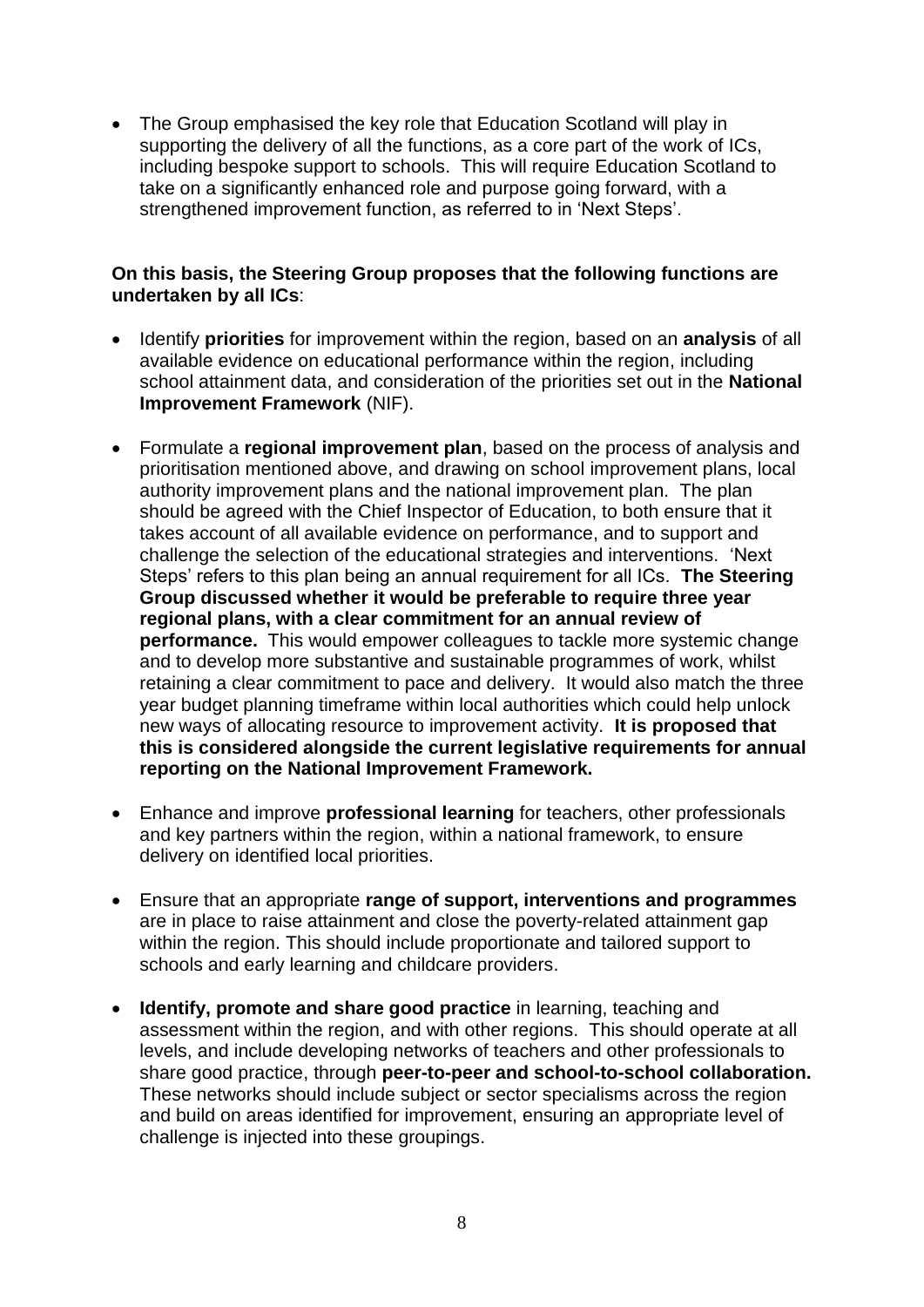- Support schools **to interpret and implement key educational developments** and insights gained from research.
- Ensure and enhance **subject-specific support and advice** across all eight curriculum areas, with a clear focus on literacy and numeracy and the areas of improvement identified for that region, and their contribution to attainment.
- Facilitate access to **sector-specific support and advice** which may include areas such as early learning, Gaelic Medium Education, and additional support for learning.
- Build capacity in **improvement methodology**, through review, collaboration and shared approaches. This will include working with local authorities to ensure appropriate support is in place for schools to 'manage change' successfully through training, support, peer review and challenge.
- Take a **regional approach to supporting staffing challenges**, including recruitment and retention; promoting shared approaches to building capacity and securing improvement.
- Work with local authorities and other partners to **support wider collaborative working** across the 'system', including education, social work, health, Community Planning Partnerships and others to ensure that together, 'we get it right for every child'.

### **The Steering Group proposes that the following functions should be tailored to local needs by individual ICs:**

- The **'improvement offer'** should be proportionate depending on school performance and capacity for self-improvement. Within a region, some schools may need a 'light touch' approach and others may need more significant support or intervention to secure improvement. It will therefore be the responsibility of the IC, in collaboration with the constituent local authorities, schools and other local partners, to determine the nature of activity and how that is delivered in practice.
- Following on from this, it should be the responsibility of each individual IC to decide on their 'model of staff deployment', to ensure they are able to deliver on the core functions and agreed priorities.
- Each IC will have a different starting point as they consider how best to deliver on the core activity and priorities. It is anticipated that all the ICs will develop over time and that in order to secure real improvement, each IC will need to **test new and different ways of working** to assess the impact on improvement in their area. What works in one area may not work in another. Whilst all ICs should encourage innovation, there will need to be flexibility and variation in the approaches taken.

Once regional plans are in place, it will be important for each IC to **simplify and clarify the landscape to avoid any confusion in schools and learning centres**,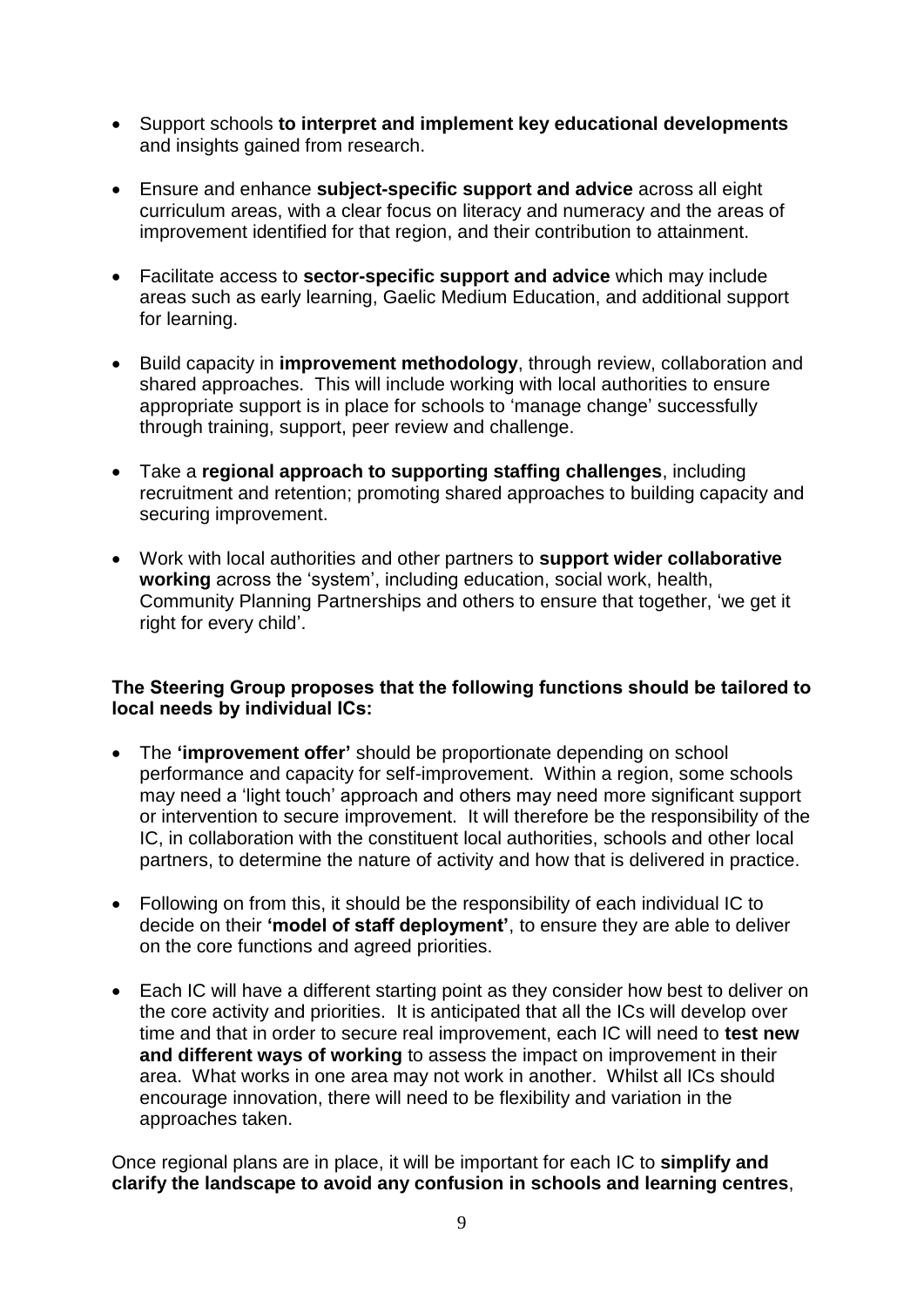in terms of where to go for different types of improvement and support. This will be particularly important for headteachers given their changing role and responsibilities, as well as by other professionals, who will need clarity as to what is being provided by the IC, what is being provided by their individual local authority, and essentially where to go for specialist advice.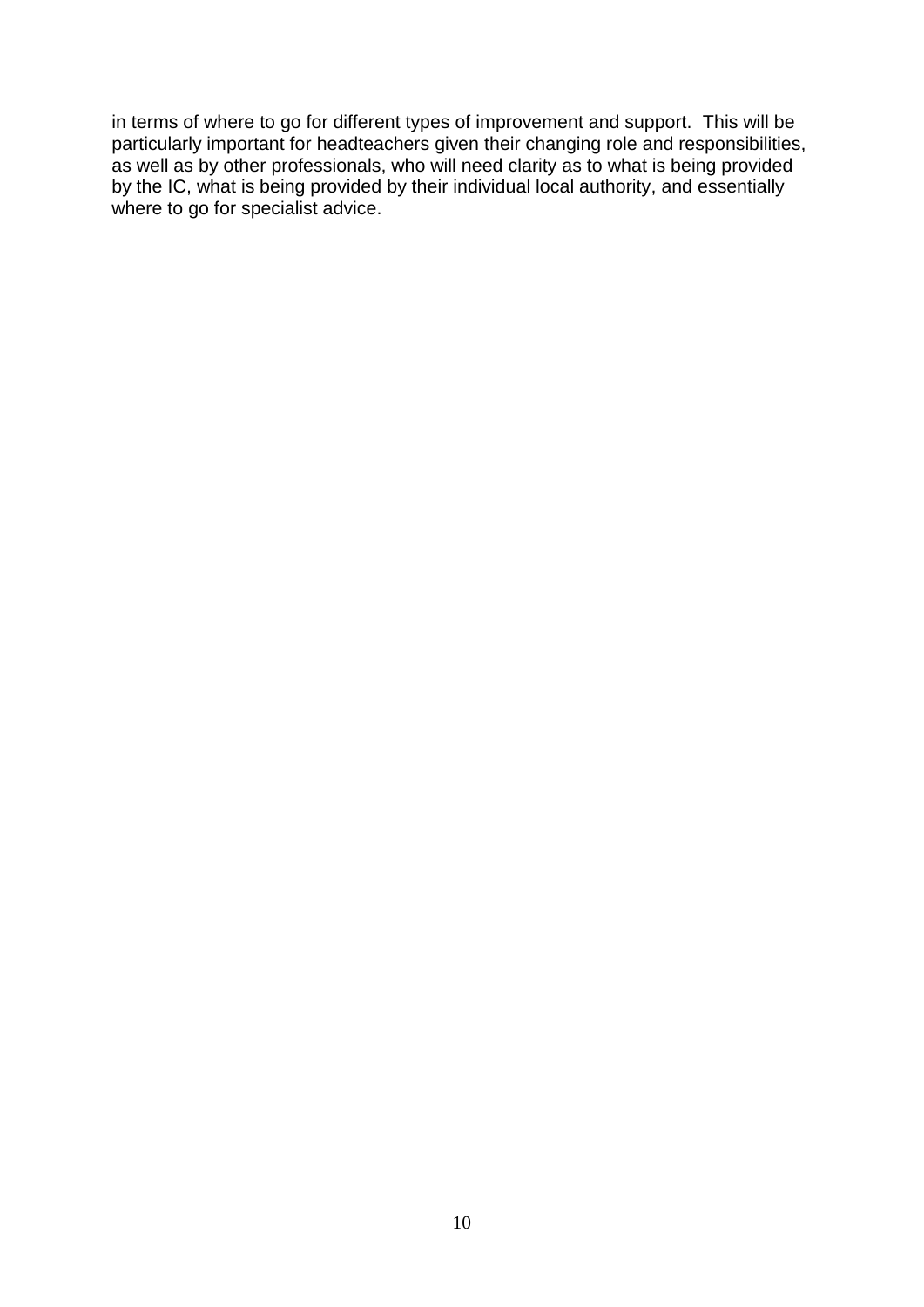# **5. (d) Interim Conclusions: Leadership**

#### **The Steering Group would like to highlight the critical role of effective leadership in the development of the ICs, for example:**

- It is clear that the ICs will rely on excellent educational leadership and the top priority for educational leaders will be to achieve excellence and equity for every child within the region.
- There is already a wide range of improvement activity underway across the education sector in Scotland. 'Next Steps' builds on this and sets out a clear ambition for increased pace, reach into every school and greater consistency of impact. Strong and collaborative leadership, at all levels, and across the system, will be key to delivering on this ambition.
- The leadership must ensure that improvement activity is focused on the most effective interventions and that it progresses with pace and impact.
- Educational leaders working within the ICs must have the highest levels of credibility, visibility and educational strength and expertise in order to motivate and inspire change and improvement.
- They will also need to ensure that improvements are embedded and sustained.

There are a number of options available for developing leadership capacity across the ICs. As stated in 'Next Steps', leadership development at all levels will be built around new career pathways for teachers and the 'Framework for Educational Leadership'. Programmes currently led by SCEL will be expanded and offered as progressive leadership pathways for teachers within regions. This will be linked to succession planning and the new campaign to attract more teachers into promoted posts including headship.

#### **The Steering Group has considered the policy direction set by 'Next Steps' and a number of themes have emerged from those discussions:**

To recap, 'Next Steps' indicates that strategic leadership and direction will be provided by a 'Regional Director' and a wider regional leadership team. It indicates that the Regional Director post will be appointed by the Scottish Government and will report to the Chief Inspector of Education for Scotland.

 Whilst there is a strong recognition of the importance and critical contribution of leadership to the work of ICs, since the publication of 'Next Steps' there have been a range of views regarding the model of leadership proposed. This relates to the identification, deployment and accountability of the Regional Directors, as well as to any changes in the statutory responsibilities of Local Government with respect to education.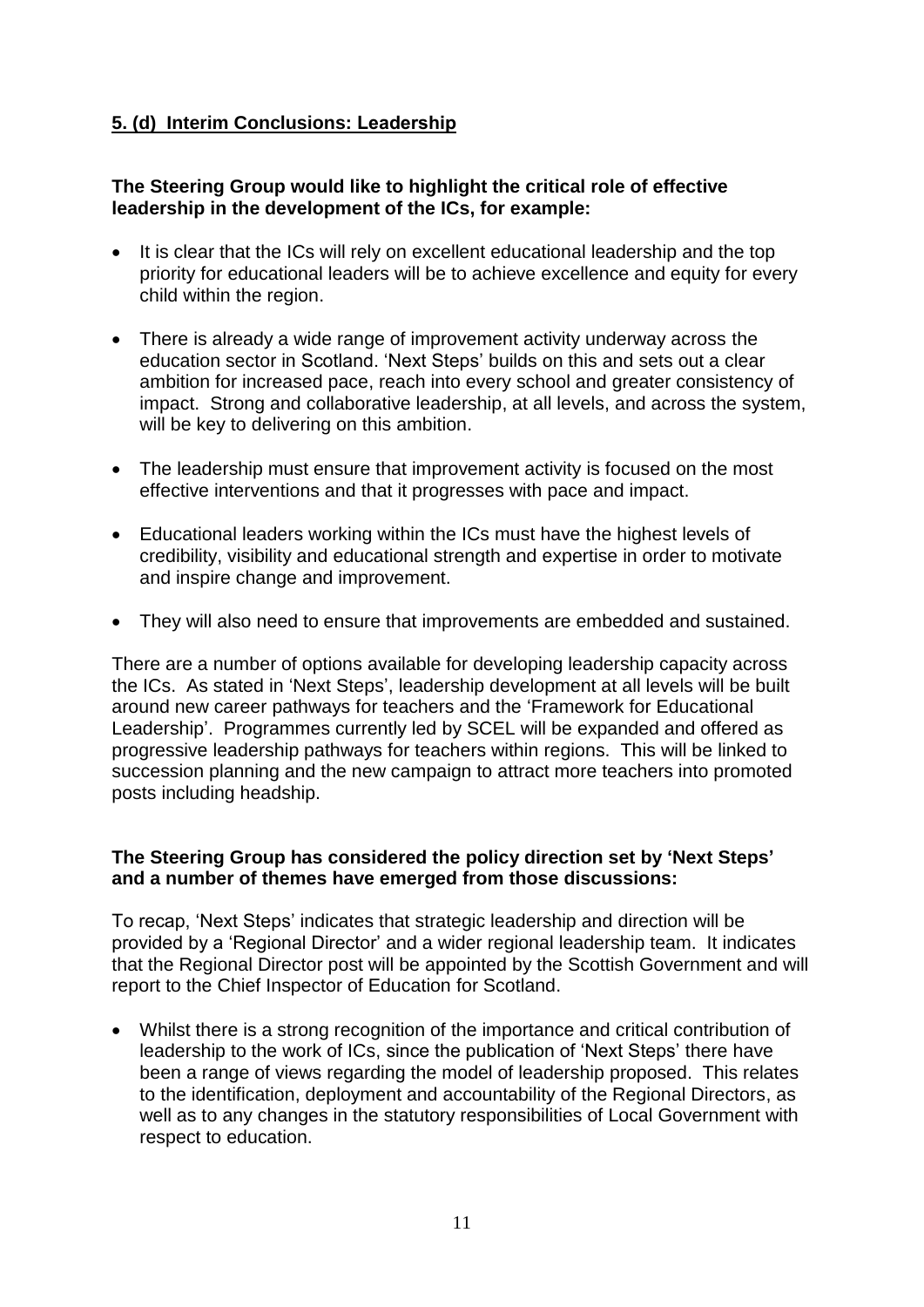Having considered how this might operate, local government colleagues have reflected on current experience and developed a proposal for that top tier of leadership which is intended to address some of those concerns and to secure buy-in, pace, ownership and support from local authorities, ADES and other partners. In this model, the Director role is positioned as a 'Regional Coordinator' and is appointed following a nomination by local authority Chief Executives and employed by a Local Authority. The Director would be accountable as senior officer, to the Chief Executives of the constituent local authorities, as well as providing reports and information to the Chief Inspector of Education. A wider system of local and national reporting could then be developed which allows for local and national democratic accountability for children and families. This type of model is currently being developed in the Northern Alliance and West Partnership.

On considering the proposed Local Government model of leadership, Education Scotland indicated that the Chief Inspector of Education would want to be involved in the appointment, working with colleagues to ensure that candidates have the right skills, experience and track record, to make the best possible impact on leading improvement within the region.

**Following discussions between the DFM and Cllr. McCabe on 15th and 21st** September, each IC will be led by a 'Regional Improvement Lead' (rather than the title of 'Regional Director'). The Regional Improvement Lead will be **selected jointly by the local authorities that make up the IC and the Chief Inspector of Education. The appointment would be made with the agreement of the Chief Executives in all the authorities and with the Scottish Government, (who would be advised by the Chief Inspector). The Regional Improvement Lead would be formally line managed by the Chief Executive of the employing authority, whilst reporting to all of the collaborating authorities and to the Chief Inspector.**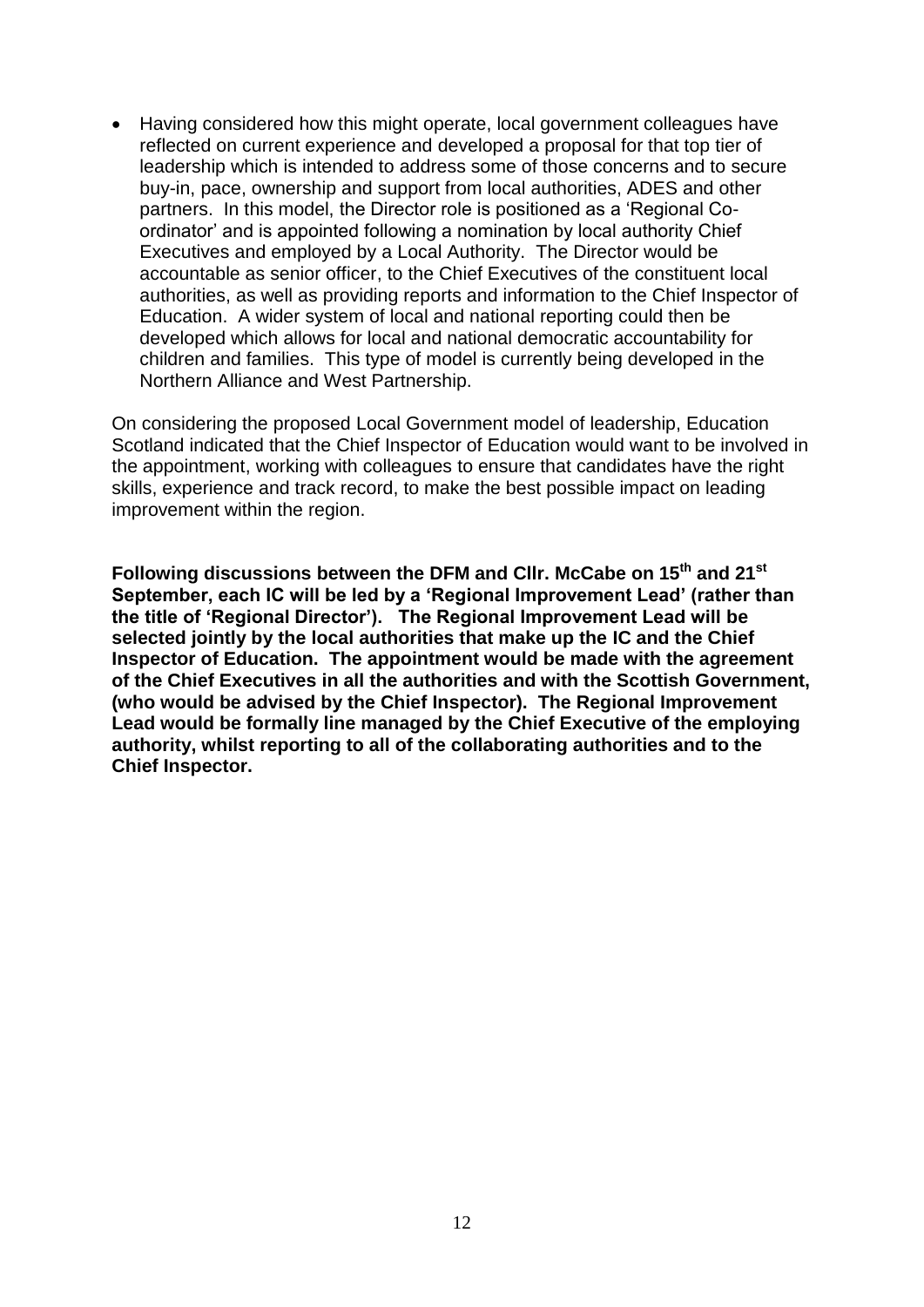# **5. (e) Interim Conclusions: Staffing**

### **The Steering Group agreed the following:**

- Staffing decisions must directly reflect consideration of all the functions required for the IC and the agreed priorities for improvement.
- It will be important for each IC to ensure they secure the best possible mix of staffing to enable them to deliver with ambition and pace. Getting the right mix of expertise will be essential.
- The Group acknowledged the current variability in support for improvement across the country and that for some there will be a need for a significant shift and rapid scaling up of activity, based on the local needs identified.

#### **The Steering Group has developed some initial guidance for ICs to consider when developing their education leadership teams.** For example:

- Firstly, it is worth re-emphasising that within 'Next Steps', there is not a proposal to establish a new body or employing authority, a position supported by the Steering Group. Collaborating on a regional basis towards collective aims will be a **way of working** which will be embedded throughout the system – both within and between organisations who are working to get it right for every child. This should be reflected in how the ICs approach their staffing decisions.
- Each IC will develop a **'workforce plan'**, taking a holistic view of the functions they need to deliver on, (reflecting national, regional and local priorities), the skills mix to deliver those functions, and identifying where there is existing capacity, (including the role of digital solutions), and where there are gaps.
- As mentioned earlier, the Steering Group proposes that it should be the responsibility of each individual IC to decide on their 'model of staff **deployment',** to ensure they can deliver on the core functions and agreed priorities. The priority for each IC is to ensure it has an agile and flexible staffing model which is responsive to the needs and priorities within the region, whilst also reflecting the ongoing requirements of the constituent local authorities. ICs will also need to think carefully about how they balance that need for flexibility with the need to ensure that the core offering is sufficiently resourced to deliver progress at pace, and to ensure that improvement support is available where and when it is needed.
- In determining the exact make-up of each IC, each area should consider the evidence and the agreed priorities, but also ensure that they draw on existing activity, connections and partnerships. Furthermore, given the strong focus on the use of performance data and evidence from a range of sources, it will be important for each IC to consider how best to ensure they have the required **resource for data analysis** on a regional basis.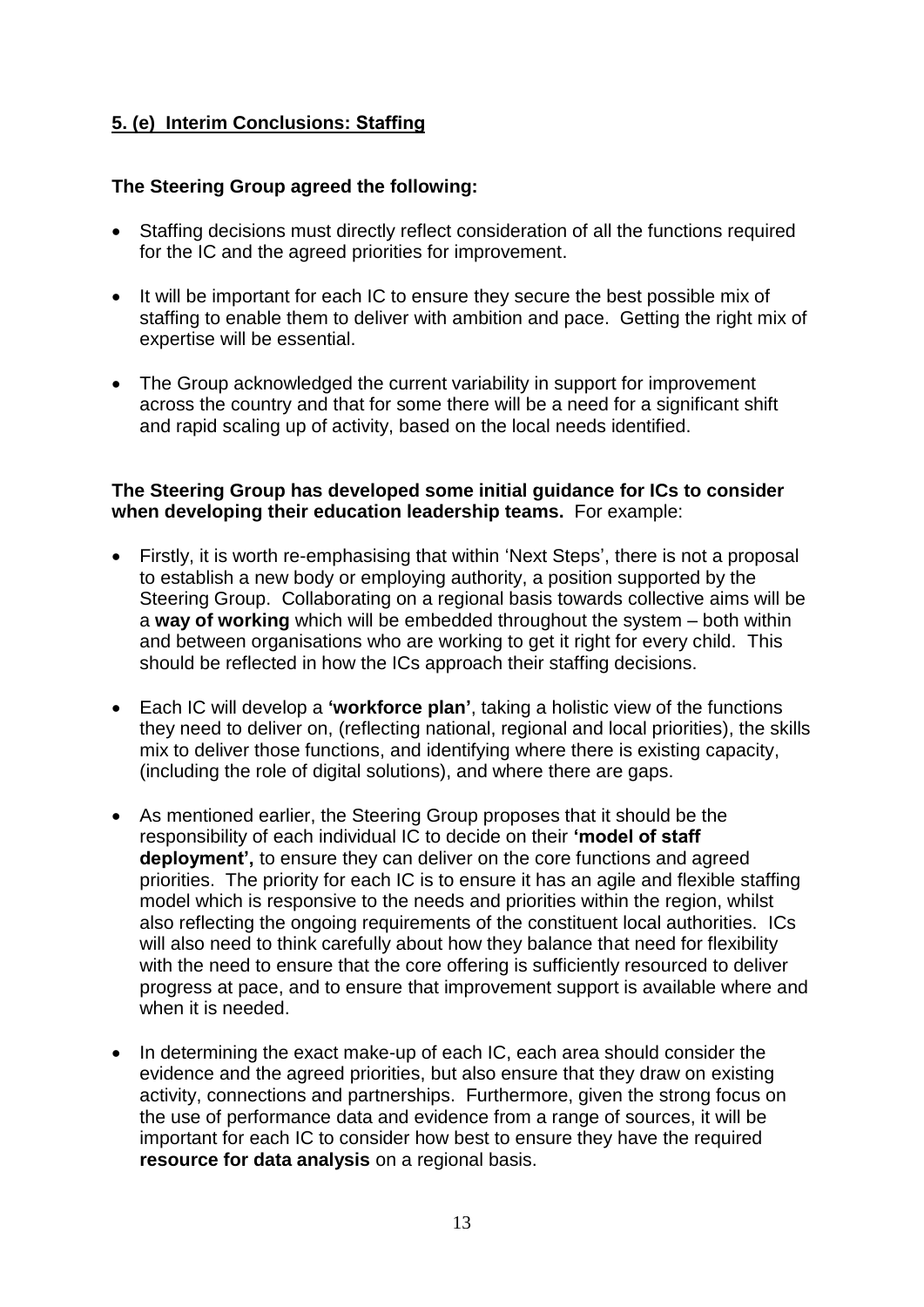- It will also be important to **consider the respective areas of strengths and expertise within a region, alongside areas for accelerated development**; this will help ensure a region is getting the most from existing skills and expertise, that it is identifying gaps, and that it can target where to share and redeploy resources and where it needs to bring in additional expertise.
- All ICs will need to have a **core team** which will include senior officers, e.g. the Chief Education Officers from each local authority within the IC, and senior officer(s) from Education Scotland and from the Care Inspectorate in relation to early learning and childcare. They should also ensure that their Attainment Advisers form a key part of the ICs, charged with bringing an equity focus to the work of the IC, whilst still working intensively on the Scottish Attainment Challenge. It will also be important to link with the Improvement Advisers for the Children & Young People Improvement Collaborative.
- This **core offer would obviously be built upon** depending on the scale of the IC and the needs/ priorities within the region. Other areas that ICs may want to consider include Continuing Professional Development, social care, health and well-being, parental engagement, and additional support for learning.
- A **wider leadership forum** could also include cluster leaders, (for example, a headteacher from each of the clusters/ area school groups within the region), and leaders from partner agencies and youth employment co-ordinators.
- It is anticipated that **additional resources** will be needed to boost staffing capacity within the ICs. This may include specialists in all eight curriculum areas within each IC, plus additional dedicated sector or specialist expertise and capacity as required. The impact of recruiting additional staff, (who are likely to come from schools), will need to be risk assessed in terms of staffing shortages in areas such as STEM. Resourcing may also draw on universities, businesses and other wider community links, again depending on local needs and priorities. ICs may also need to look beyond their own region to secure the required expertise and input, and engage with national agencies and national networks.
- A model for **administrative support** will be required for each IC. This could include communications, events and branding. Arrangements for aspects of support such as travel and subsistence could be met by the employers of the individuals within the IC or through a service level agreement between the partners within the IC. This will be for each IC to determine.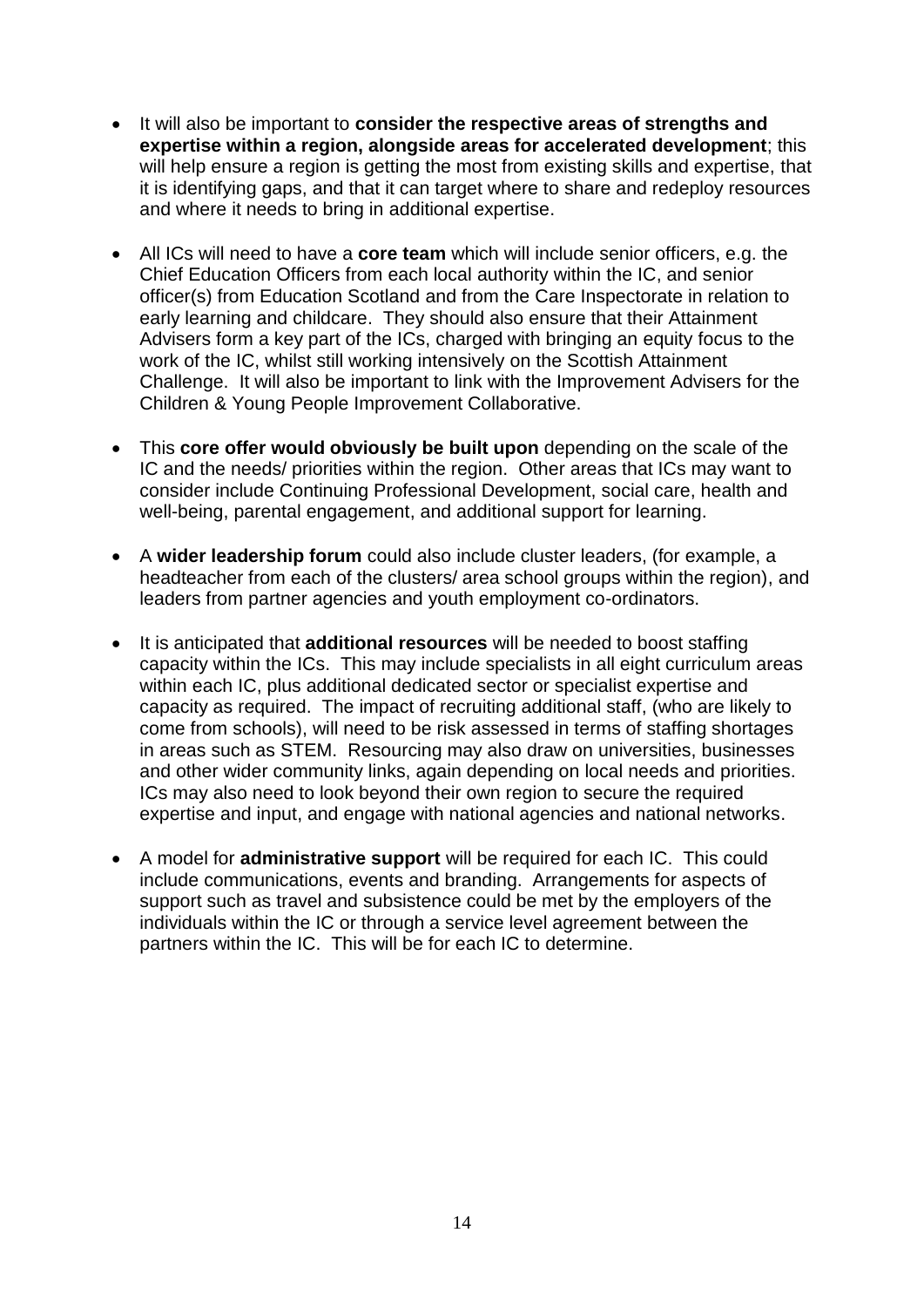# **5. (f) Interim Conclusions: Geography**

The Steering Group was asked to agree the process, building on existing work, to define the geographies of the ICs. The approach must ensure reach and deliverability in every part of Scotland and to every school, including consideration of early learning and childcare settings.

Initial work has been undertaken by Local Government to look at existing relationships and the range of activity. They propose that each local authority in Scotland belongs to a collaborative grouping based on local assessment of where the most meaningful work can be undertaken on a partnership basis. The geographies proposed by Local Government are noted below:

| The Northern Alliance                 | <b>Aberdeen City Council</b>         |  |
|---------------------------------------|--------------------------------------|--|
|                                       | Aberdeenshire Council                |  |
|                                       | <b>Argyll and Bute Council</b>       |  |
|                                       | Comhairle nan Eilean Siar            |  |
|                                       | <b>Highland Council</b>              |  |
|                                       | <b>Moray Council</b>                 |  |
|                                       | <b>Orkney Islands Council</b>        |  |
|                                       | <b>Shetland Islands Council</b>      |  |
| The Tayside Collaborative             | Angus Council                        |  |
|                                       | <b>Dundee City Council</b>           |  |
|                                       | <b>Perth and Kinross Council</b>     |  |
| The West Partnership                  | <b>East Dunbartonshire Council</b>   |  |
|                                       | <b>East Renfrewshire Council</b>     |  |
|                                       | <b>Glasgow City Council</b>          |  |
|                                       | <b>Inverclyde Council</b>            |  |
|                                       | <b>North Lanarkshire Council</b>     |  |
|                                       | <b>Renfrewshire Council</b>          |  |
|                                       | South Lanarkshire Council            |  |
|                                       | <b>West Dunbartonshire Council</b>   |  |
| South West Collaborative              | <b>East Ayrshire Council</b>         |  |
|                                       | <b>North Ayrshire Council</b>        |  |
|                                       | South Ayrshire Council               |  |
|                                       | <b>Dumfries and Galloway Council</b> |  |
| South East Collaborative              | <b>Edinburgh City Council</b>        |  |
|                                       | <b>East Lothian Council</b>          |  |
|                                       | <b>Fife Council</b>                  |  |
|                                       | <b>Midlothian Council</b>            |  |
|                                       | <b>Scottish Borders</b>              |  |
| Forth and Almond Valley Collaborative | <b>Clackmannanshire Council</b>      |  |
|                                       | <b>Falkirk Council</b>               |  |
|                                       | <b>Stirling Council</b>              |  |
|                                       | <b>West Lothian Council</b>          |  |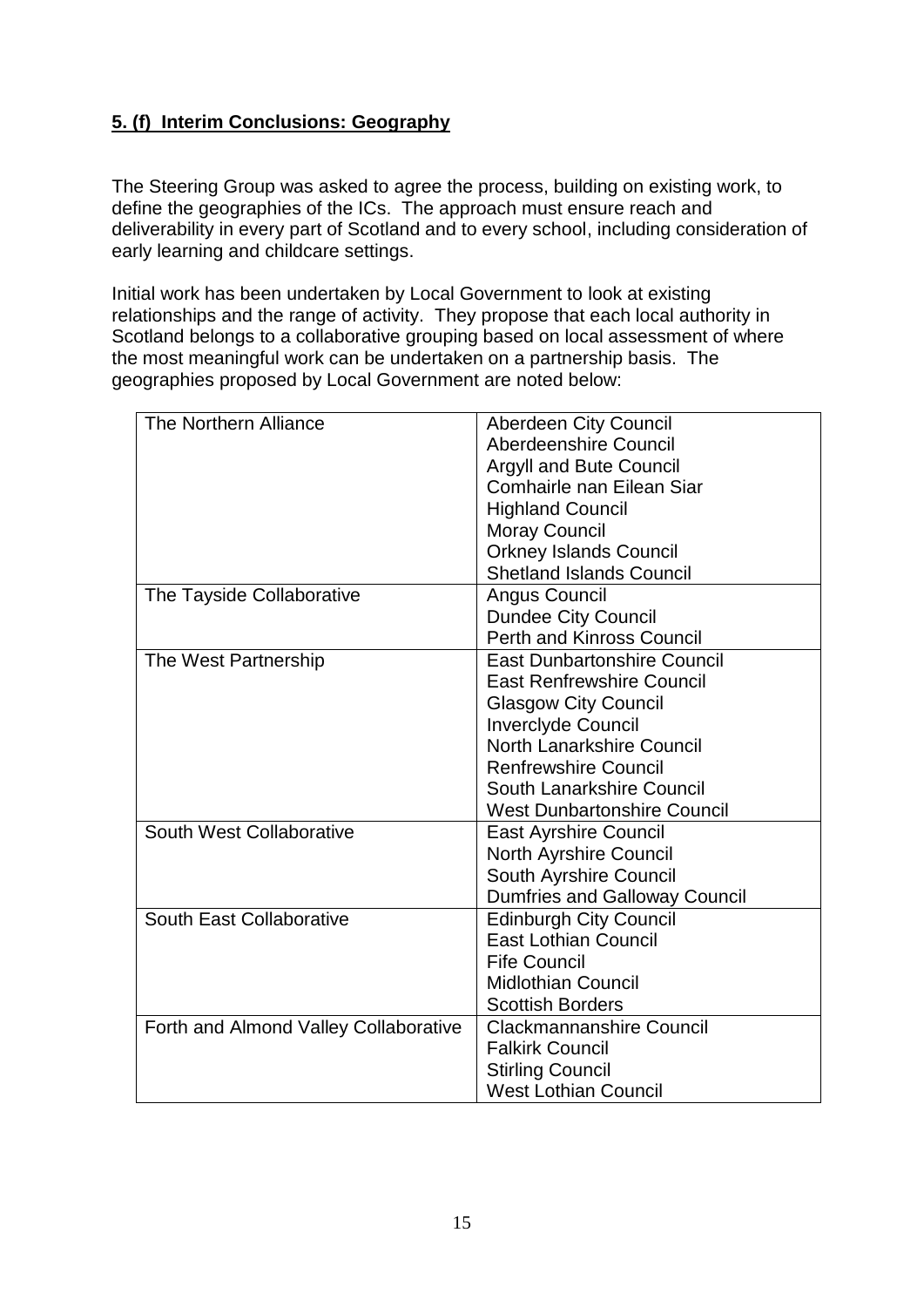**The Steering Group noted the groupings which have been identified by Local Government. Based on this consideration, the Group reflected further on the remit of the Steering Group which was to agree the process for final decisionmaking. The Group had an initial discussion on the range of factors that will need to be taken into consideration when deciding on the final groupings. They are as follows:**

- Scale of the grouping.
- Capacity to deliver additionality, including the availability of specialist support.
- Range of school performance.
- Existing regional footprint and regional arrangements.
- Other cross-authority collaborative working, such as the City Region Deals.

Furthermore, it is worth noting that the Scottish Government Early Learning and Childcare Expansion Programme Delivery Team is working with the Improvement Service, to ensure that Change Managers appointed to support authorities in planning for and implementing the expansion, are aligned to IC geographies, once agreed.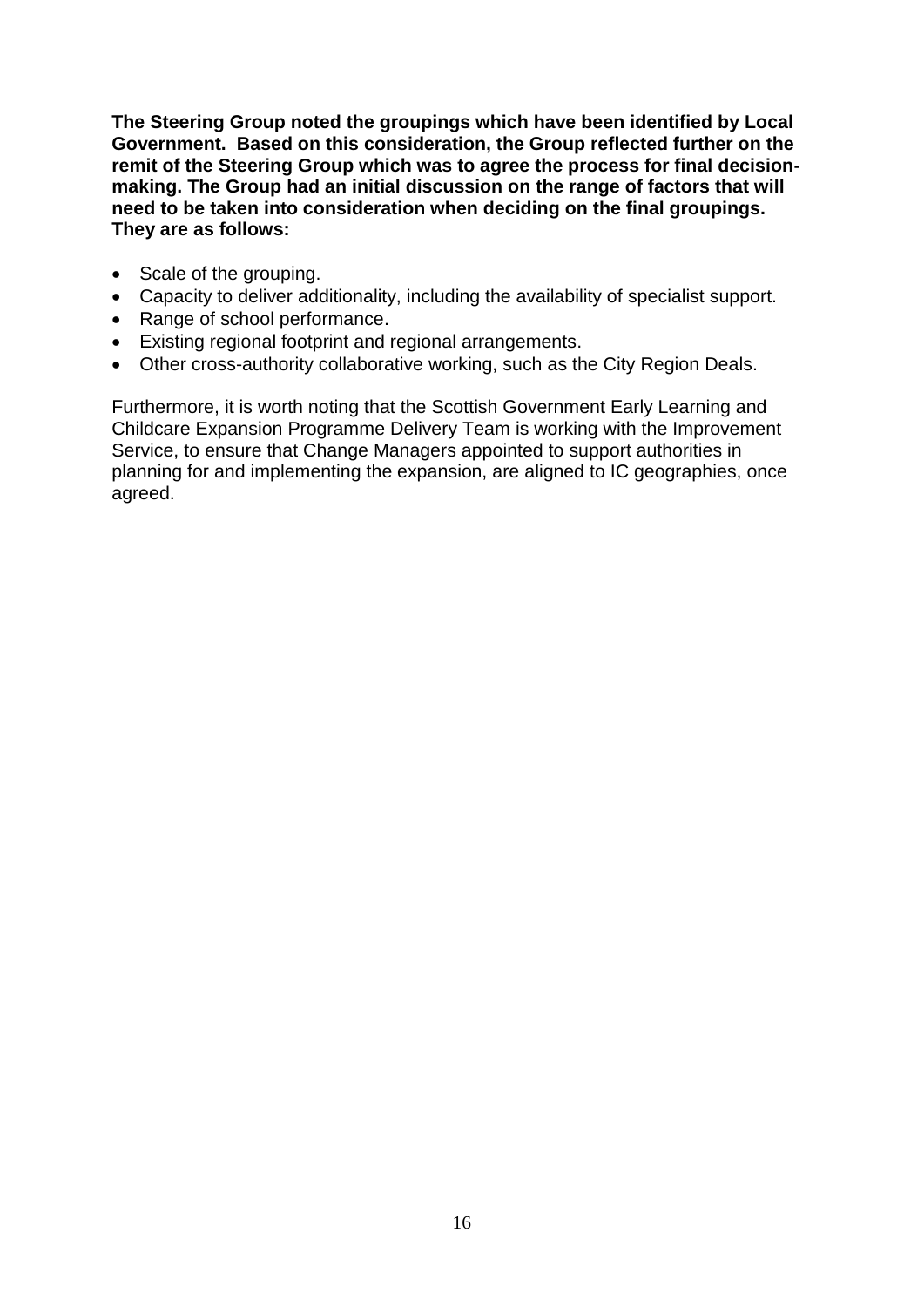# **5. (g) Interim Conclusions: Accountability**

The Steering Group was tasked with developing options to address local democratic accountability alongside national accountability, within the context of the policy direction set out in 'Next Steps'. This will enable ICs to directly support teachers, practitioners and headteachers to deliver excellence and equity in education, by facilitating both the decentralising of some Education Scotland resources and the pooling and sharing of local authority resources to ensure an enhanced and responsive improvement capacity.

#### **There is also a strong link between governance and funding. The Steering**  Group's remit does not extend to funding and so this is highlighted as an area **requiring further discussion.**

In considering a possible model, the Steering Group looked at how an accountability framework can contribute to an effective governance system, with reference to the changes that are articulated in 'Next Steps' regarding the roles of headteachers, Local Government, Education Scotland and the Scottish Government, as well as the step change in pace and impact which 'Next Steps' requires. The Steering Group therefore considered accountability along the lines set out in 'Next Steps', as well as a proposal developed by local government colleagues.

### **The Steering Group agreed that the key responsibility for all ICs will be to:**

- **Secure excellence through raising attainment:** ensuring that every child achieves the highest standards in literacy and numeracy, set out within Curriculum for Excellence levels, and the right range of skills, qualifications and achievements to allow them to succeed.
- **Achieve equity:** ensuring every child has the same opportunity to succeed, with a particular focus on closing the poverty-related attainment gap.
- **Share collective responsibility across the whole system - the embodiment of GIRFEC:** multiple agencies within and outwith the Scottish Government and local authorities strive towards these aims at every level of their delivery. Relationships forged at a strategic level help to make sure that delivery on the ground can put the child at the centre.

### **The Steering Group also agreed that any model must also meet the following five principles:**

 **Strategic alignment and deliverability** - the role of ICs within the system to ensure alignment from high-level strategy to operational delivery and to bring added value to the delivery of the policy direction of 'Next Steps'.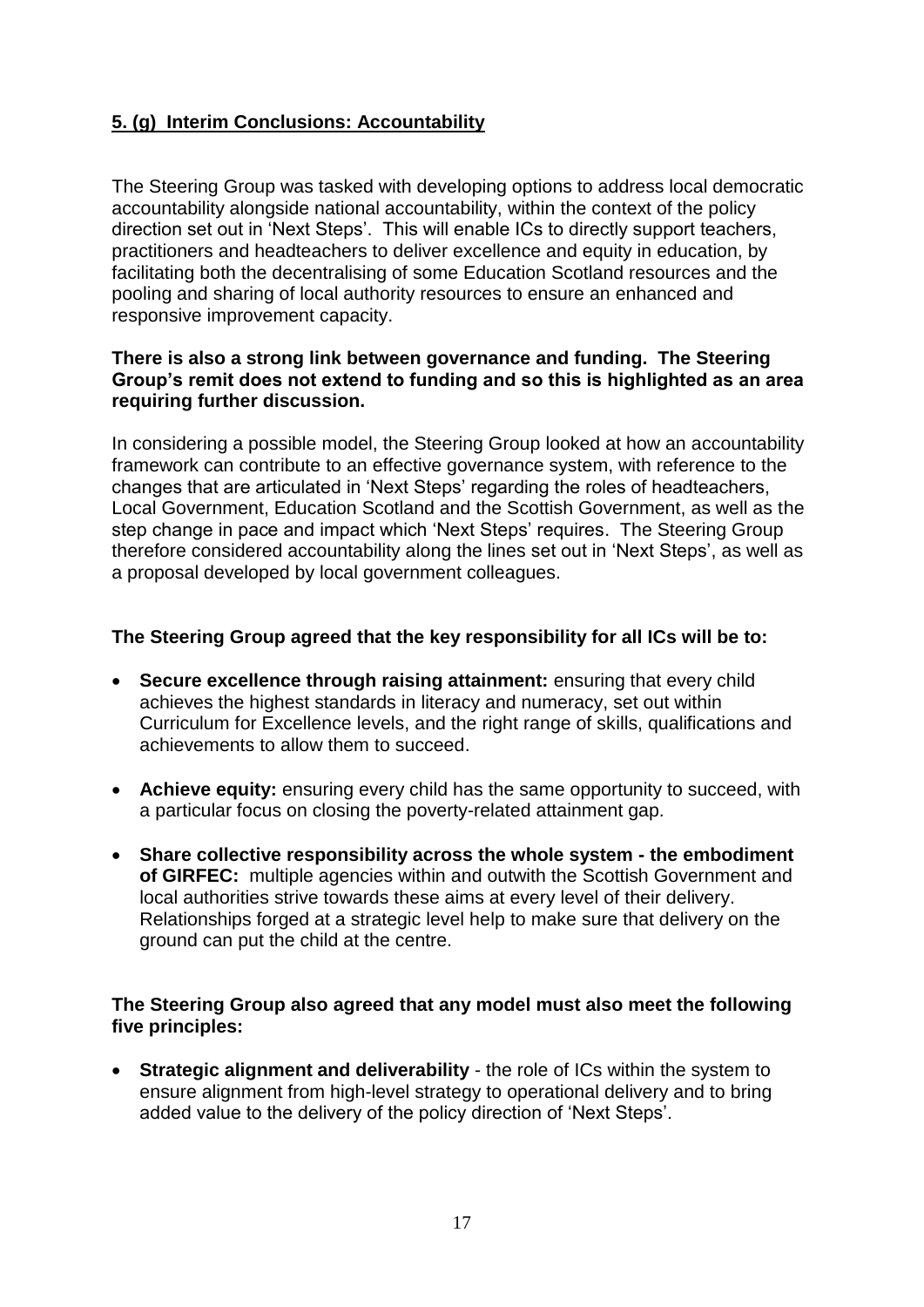- **Clarity** clear agreed goals for multiple agencies and parties, (the system), around children and young people, striving towards commonly held aims (primarily delivering excellence and equity).
- **Simplicity and transparency**  minimal additional bureaucracy and structures.
- **Agility** each stakeholder's (agency or individual) ability to articulate their place in the whole picture and be an active participant in its success.
- **Support collaboration** clear process(es) whereby stakeholders can add value to the 'system' and be held to account for their contribution and performance in relation to ICs.

**Following discussions between DFM and Cllr. McCabe on 15th and 21st September, the following model of shared accountability is set out below. This model demonstrates a commitment to collaboration throughout the approach, at every stage and at every level:**

## **The Regional Improvement Lead would be:**

- Selected jointly by the local authorities that make up the IC and the Chief Inspector of Education for Scotland. The process of selection will itself be collaborative, with the IC authorities and the Chief Inspector working closely from the outset of the appointment process. It is the expectation that in the first instance, the regional role will be fulfilled by reassigning an existing local government employee into this post, although this may be someone from outwith the region. The exact parameters will be for discussion between the local authorities and the Chief Inspector depending on their assessment of the local context. The final appointment should be made with the agreement of all of the Chief Executives within the IC and with the SG (who will be advised by the Chief Inspector).
- Formally line managed by the Chief Executive of the employing authority, but reporting to all the collaborating authorities (at official and political level), and to the Chief Inspector.

The IC as a whole would also have an accountability to the Chief Executives and Convenors of the collaborating authorities and to the Chief Inspector. Schools and headteachers must have an opportunity to comment on the extent to which the IC provides the support that they need.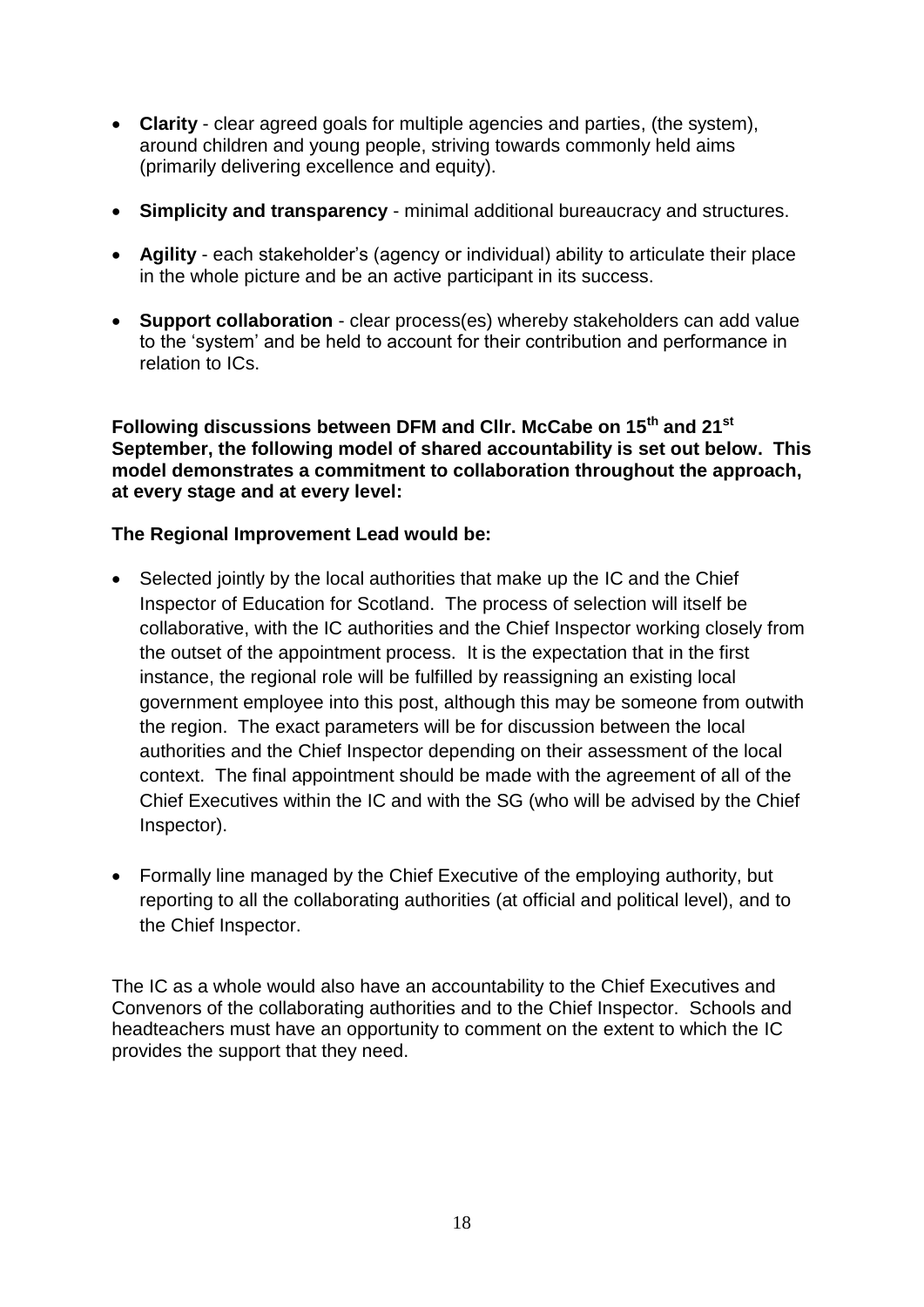## **This model is based on the following agreements:**

### **Each IC must take forward a meaningful and substantive improvement agenda**

As stated earlier, a 'Regional Improvement Plan' must be developed that covers all eight curriculum areas, with a clear focus on the key improvement priorities in the region and on the work that is needed to close the attainment gap. The Plan must also be designed in a 'bottom-up manner, based on the needs and improvement priorities of schools, and must be approved by the Chief Inspector.

A 'Workforce Plan' also needs to be developed alongside the Improvement Plan. The Workforce Plan will be assessed to ensure that it will deliver the full range of activity within the Improvement Plan, at pace. As many staff as possible need to be deployed full-time or close to full-time, in order to achieve the relentless focus on improvement as set out in the functions of the ICs. All contributors will have a role to play in the staffing (including Education Scotland) and the Chief Inspector must agree the Workforce Plan.

# **The Role of Education Scotland**

Each IC will be committed to supporting headteachers to deliver improvement at pace. This requires close collaborative working with Education Scotland who will make a substantial contribution to each IC, including involvement in selecting the Regional Improvement Lead, agreeing the Improvement Plan and the Workforce Plan, as outlined earlier.

## **Timing**

Each IC must be fully operational with a Regional Improvement Lead in place by the end of October. Given that the primary purpose of the ICs is to support schools and teachers in the delivery of educational improvement, the views and priorities of schools will be crucial in developing the plans. The Improvement Plans of ICs should flow from those identified by schools in the National Improvement Framework process. Each IC must also consult with schools and wider interests on the development of their Improvement Plan and their Workforce Plan. To ensure that sufficient time is built in to support this consultation, it is suggested that both plans must be agreed by the end of January 2018 in alignment with National Improvement Framework timescales.

## **Geography**

It will be important to ensure that each proposed grouping has sufficient educational strength.

## **Review**

**This arrangement will be subject to review.** This would involve an independent review when each IC has been in full operation for six months, followed by a more detailed review after 12-18 months. One suggestion is to invite the OECD to conduct a 'rapid review'; this will be explored further, along with other options.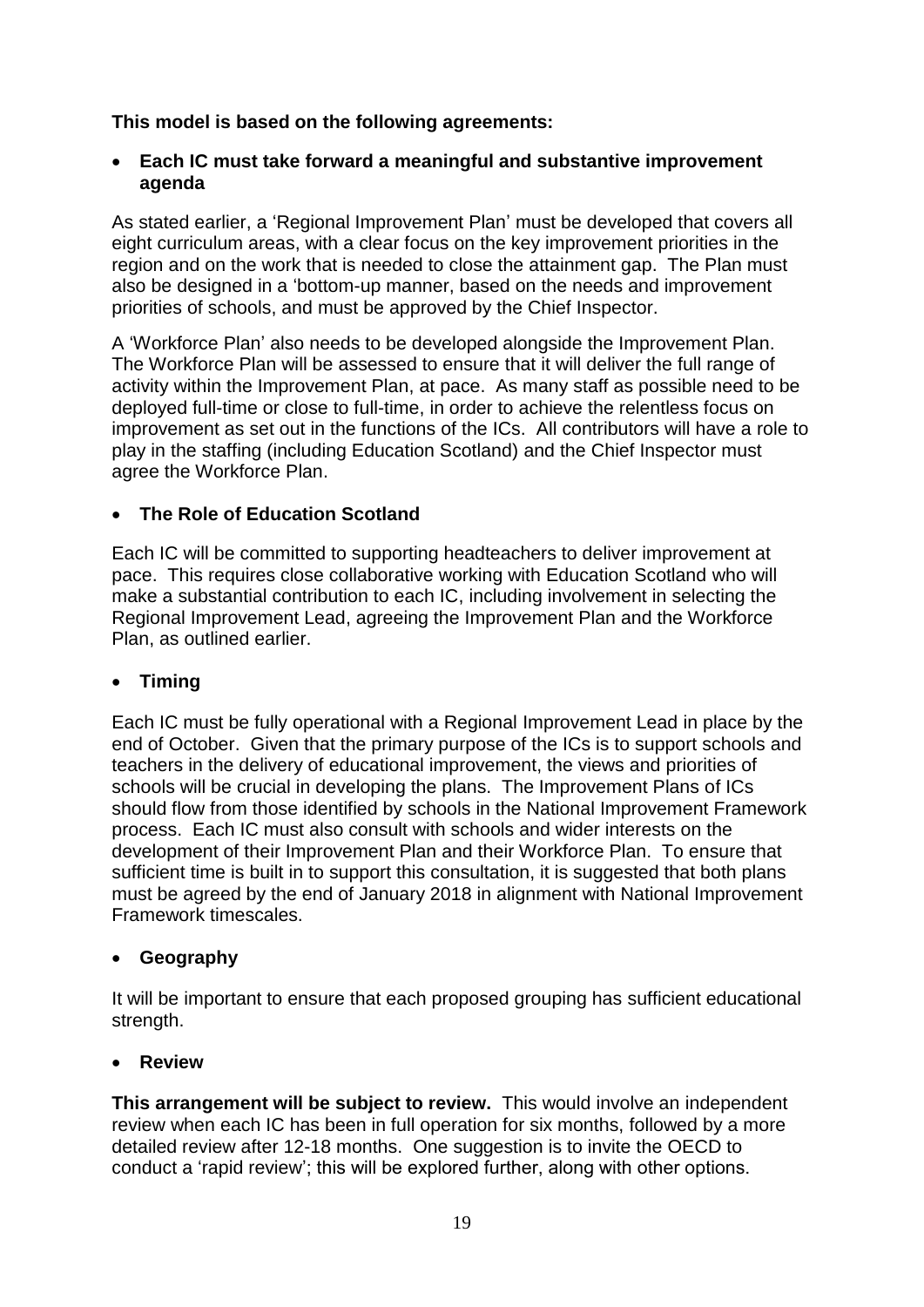## **6. Interim Conclusions: Measures of Success**

The Steering Group has undertaken initial thinking on what criteria and approaches could be adopted to reflect the various stages in the development and implementation of the ICs.

**The Steering Group agreed that we are starting in a strong position with the National Improvement Framework (NIF), which provides a clear foundation for looking at performance data and the established drivers of improvement (see diagram below). This should form a core part of the regional plans for each IC and their assessment of progress going forward, along with other measures that may already be in operation.** 

It will also be important to look at what other mechanisms reveal about 'measures of success'. ICs will need to draw on existing measures, where they exist, and link in with other initiatives and evaluations that relate to children and young people, and the attainment gap in particular.

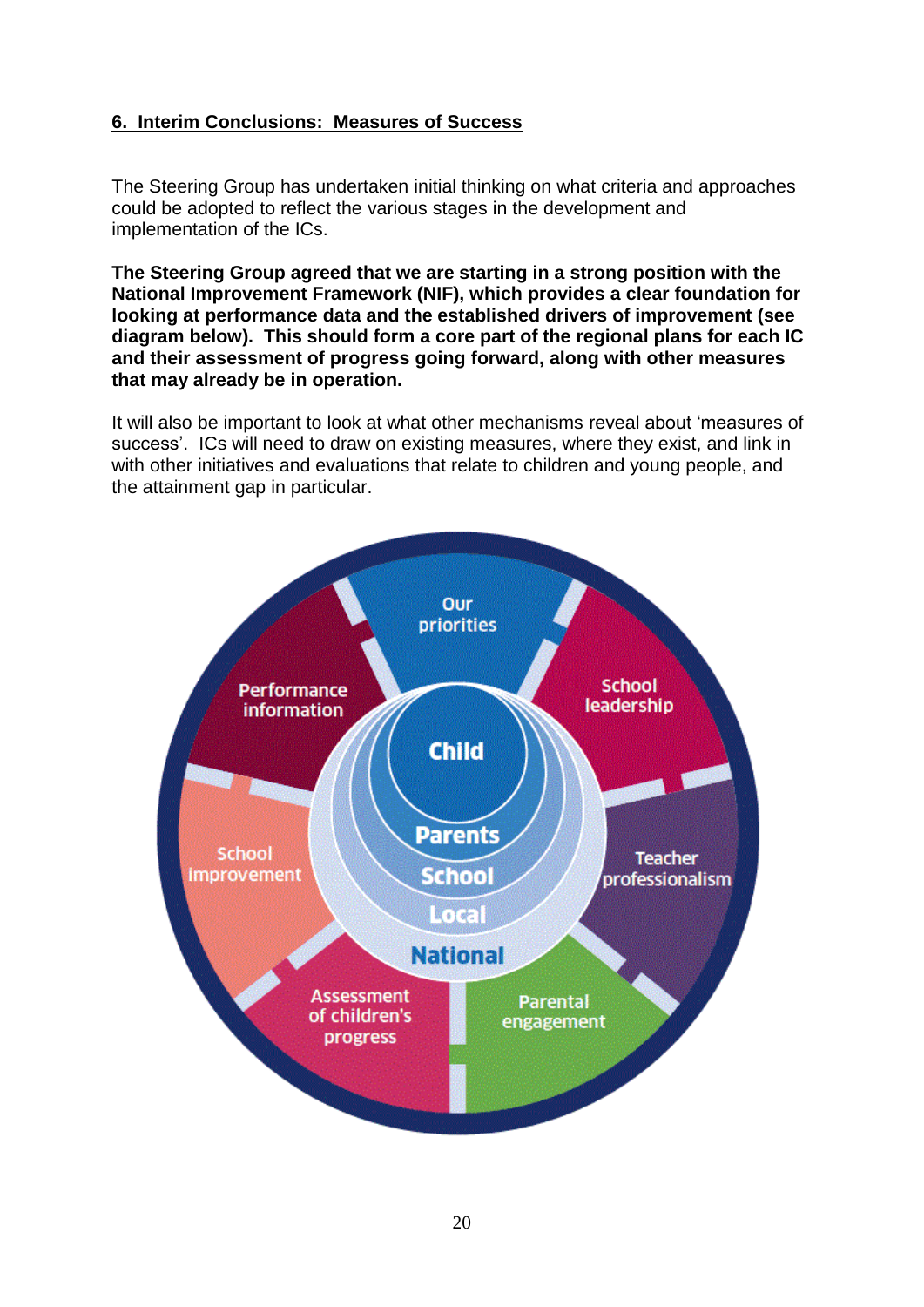The challenge will be how to assess the additional contribution of collaboration to improved outcomes. Several existing collaboratives are already in discussion with partners from academia regarding independent evaluation. It would be worth drawing on those discussions to share the thinking and to consider whether these approaches could be developed for other regions, and to consider how this might contribute to a 'national picture' of progress. HM Inspectors of Education may also inspect and review the impact of the ICs in the future. Similar models of inspection have been introduced in other countries where regional models are in place, e.g. Wales.

The approach to measurement should also reflect the move to an outcomes-based approach to performance which ties in with existing mechanisms for monitoring performance.

#### **At this stage, the Steering Group recommends that further development work is undertaken once the approach and formation of ICs have been agreed.**

This would enable the work to be more closely aligned to the principles and functions that have been proposed in this report, drawing on the NIF, as well as wider work looking at the measurement of the attainment gap. A subgroup could be formed to bring together experts and analysts from relevant organisations along with links to the existing Collaboratives. This subgroup could be tasked with developing a more detailed plan, perhaps considering the core expectations for all ICs and other options that individual ICs might consider. This would also inform further thinking on the key milestones for the development of ICs.

This will be considered alongside the proposal referred to in the accountability section, where all ICs would be subject to an initial independent evaluation, after six months of full operation.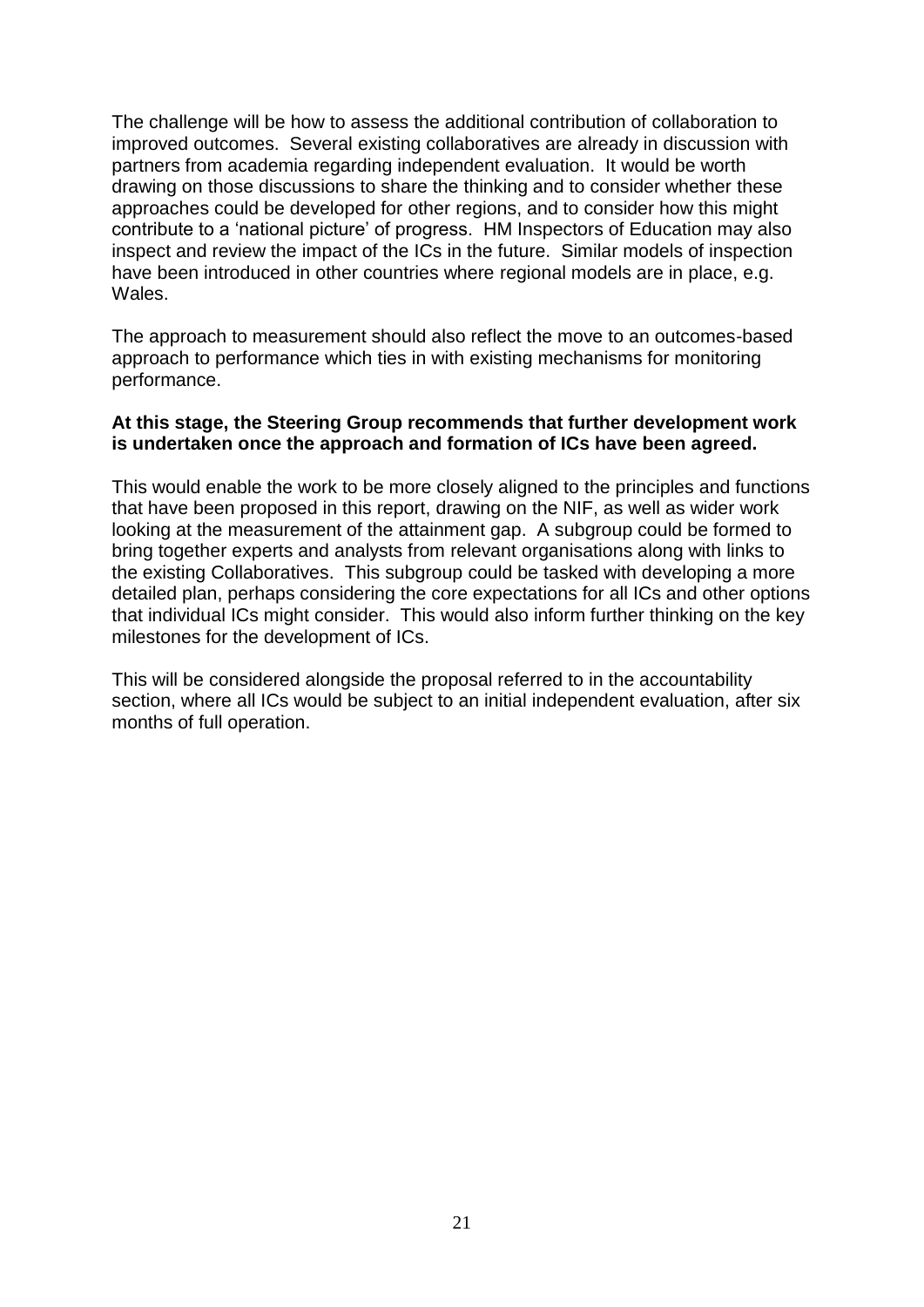# **Appendix A: Example of Design Principles/ Key Questions**

As reported earlier, the Steering Group agreed a set of guiding principles to shape the work of ICs. The Group also agreed that ICs should consider some key questions as they develop their plans. Whilst acknowledging that design principles must be locally driven to be meaningful and effective, the Group felt that the following extract, drawn from work by an existing Collaborative, could be a helpful way of supporting prioritisation and assessing individual proposals.

- Which outcome/ priority does this contribute to? What is the scale of change envisaged?
- Does it support our national priorities of excellence and equity, and the principles of GIRFEC?
- How well does it reflect the 'guiding principles'?
- What does the related evidence tell us? Do we have the views of headteachers, teachers, other professionals, families, children, others?
- Is the proposal about a change in delivery or improving performance within the current approach? Have a range of options been considered?
- Has the use of digital technology been considered?
- What are the staffing implications?
- What is the potential social impact?
- Are there are any negative social consequences or potential unintended consequences?
- Does this reflect the level of ambition envisaged could it go further?
- Does this contribute to a shift to prevention?
- Have all partners agreed to this? Are there other organisations that this may impact upon? Do we have a 'handling plan'?
- Does it require a realignment or closure of other services or funding streams? Who would need to make changes or realign funding?
- What does the cost-benefit analysis reveal?
- Are there any potential savings that arise from this? If so, when would they be realised?
- Are there other options that could have a greater impact?